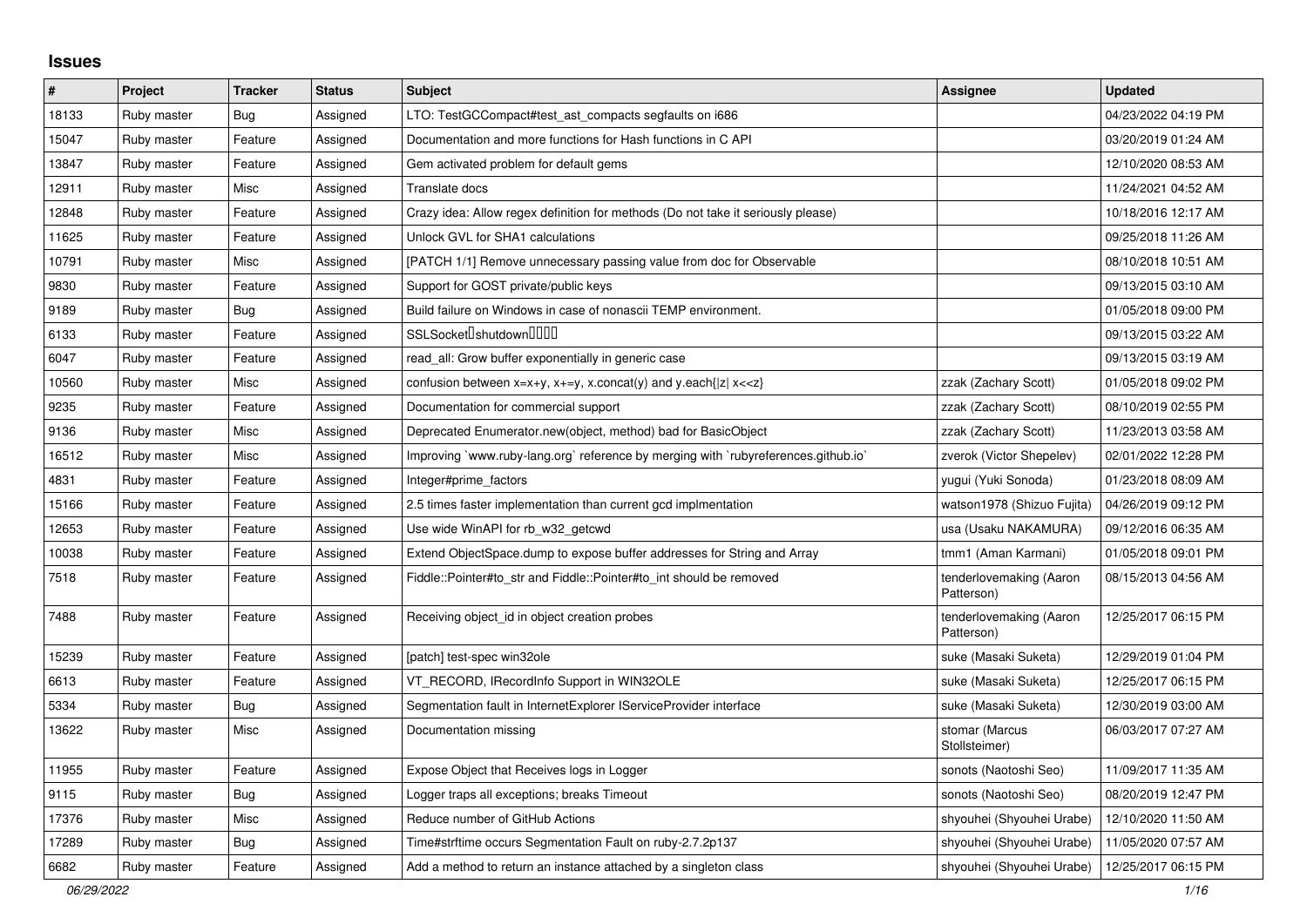| $\vert$ # | Project     | <b>Tracker</b> | <b>Status</b> | Subject                                                                               | <b>Assignee</b>               | <b>Updated</b>      |
|-----------|-------------|----------------|---------------|---------------------------------------------------------------------------------------|-------------------------------|---------------------|
| 12281     | Ruby master | Feature        | Assigned      | Allow lexically scoped use of refinements with `using {}` block syntax                | shugo (Shugo Maeda)           | 06/13/2016 07:44 AM |
| 14412     | Ruby master | Feature        | Assigned      | DRb UNIX on local machine: add support for getpeereid()                               | seki (Masatoshi Seki)         | 01/28/2018 12:51 PM |
| 13864     | Ruby master | <b>Bug</b>     | Assigned      | Rinda multicast test failures due to missing default route                            | seki (Masatoshi Seki)         | 08/17/2021 07:16 AM |
| 5434      | Ruby master | Feature        | Assigned      | Allow per-class whitelisting of methods safe to expose through DRb                    | seki (Masatoshi Seki)         | 12/25/2017 06:15 PM |
| 12582     | Ruby master | <b>Bug</b>     | Assigned      | OpenSSL Authenticated Encryption should check for tag length                          | rhenium (Kazuki<br>Yamaguchi) | 04/28/2017 01:45 PM |
| 12354     | Ruby master | Feature        | Assigned      | PKey::EC Can't output public key pem when private key exists                          | rhenium (Kazuki<br>Yamaguchi) | 07/24/2019 10:57 PM |
| 8126      | Ruby master | Feature        | Assigned      | OpenSSL::SSL:SSLSocket does not define #recv and #send messages                       | rhenium (Kazuki<br>Yamaguchi) | 08/08/2019 11:05 PM |
| 16805     | Ruby master | Misc           | Assigned      | Coroutine's license is unclear                                                        | ReiOdaira (Rei Odaira)        | 07/01/2021 10:09 PM |
| 18727     | Ruby master | Bug            | Assigned      | Make failed on x86_64-cygwin (LoadError)                                              | peterzhu2118 (Peter Zhu)      | 04/16/2022 05:15 AM |
| 14901     | Ruby master | Feature        | Assigned      | [PATCH] do not block SIGCHLD in normal Ruby Threads                                   | normalperson (Eric Wong)      | 07/19/2021 05:23 AM |
| 13721     | Ruby master | Feature        | Assigned      | [PATCH] net/imap: dedupe attr keys in Net::IMAP::FetchData                            | normalperson (Eric Wong)      | 07/27/2017 09:51 AM |
| 17662     | Ruby master | Misc           | Assigned      | The heredoc pattern used in tests does not syntax highlight correctly in many editors | nobu (Nobuyoshi Nakada)       | 06/30/2021 12:54 PM |
| 17578     | Ruby master | <b>Bug</b>     | Assigned      | mkmf experimental C++ Support                                                         | nobu (Nobuyoshi Nakada)       | 01/27/2021 03:51 AM |
| 16836     | Ruby master | <b>Bug</b>     | Assigned      | configure-time LDFLAGS leak into ruby pkg-config file                                 | nobu (Nobuyoshi Nakada)       | 08/14/2021 09:10 AM |
| 16747     | Ruby master | Misc           | Assigned      | Repository reorganization request                                                     | nobu (Nobuyoshi Nakada)       | 05/22/2020 01:30 PM |
| 16497     | Ruby master | <b>Bug</b>     | Assigned      | StringIO#internal_encoding is broken (more severely in 2.7)                           | nobu (Nobuyoshi Nakada)       | 10/26/2021 04:31 PM |
| 16025     | Ruby master | Misc           | Assigned      | 'st_check_for_sizeof_st_index_t' declared as array with a negative size (emscripten)  | nobu (Nobuyoshi Nakada)       | 07/30/2019 11:20 AM |
| 15806     | Ruby master | Misc           | Assigned      | Explicitly initialise encodings on init to remove branches on encoding lookup         | nobu (Nobuyoshi Nakada)       | 08/29/2019 04:29 AM |
| 14543     | Ruby master | Bug            | Assigned      | 'make commit' show error of 'common-srcs'                                             | nobu (Nobuyoshi Nakada)       | 06/02/2018 04:17 AM |
| 13577     | Ruby master | Feature        | Assigned      | Digest file accidentally receives File object but uses file path                      | nobu (Nobuyoshi Nakada)       | 05/20/2017 06:50 PM |
| 13516     | Ruby master | Feature        | Assigned      | Improve the text of the circular require warning                                      | nobu (Nobuyoshi Nakada)       | 08/31/2017 05:49 AM |
| 13298     | Ruby master | <b>Bug</b>     | Assigned      | mingw SEGV TestEnumerable#test_callcc                                                 | nobu (Nobuyoshi Nakada)       | 06/04/2021 03:41 AM |
| 13269     | Ruby master | Bug            | Assigned      | test/readline/test_readline.rb and mingw                                              | nobu (Nobuyoshi Nakada)       | 03/13/2017 08:56 AM |
| 12725     | Ruby master | Bug            | Assigned      | Trying to use ./miniruby before it exists                                             | nobu (Nobuyoshi Nakada)       | 04/28/2017 01:45 PM |
| 12473     | Ruby master | Bug            | Assigned      | Test failure on fedora with TestTimeExtension#test_huge_precision                     | nobu (Nobuyoshi Nakada)       | 04/28/2017 01:45 PM |
| 12436     | Ruby master | Bug            | Assigned      | newline argument of File.open seems not respected on Windows                          | nobu (Nobuyoshi Nakada)       | 10/25/2021 09:07 AM |
| 9955      | Ruby master | <b>Bug</b>     | Assigned      | issue building dll on mingw, library not found                                        | nobu (Nobuyoshi Nakada)       | 01/05/2018 09:00 PM |
| 9010      | Ruby master | Bug            | Assigned      | /configure --prefix= cannot handle directories with spaces                            | nobu (Nobuyoshi Nakada)       | 04/26/2021 10:38 PM |
| 8959      | Ruby master | Feature        | Assigned      | Allow top level prepend                                                               | nobu (Nobuyoshi Nakada)       | 10/16/2013 03:22 AM |
| 8460      | Ruby master | Feature        | Assigned      | PATCH: optparse: add keep_unknown option                                              | nobu (Nobuyoshi Nakada)       | 05/27/2021 10:07 PM |
| 8299      | Ruby master | Bug            | Assigned      | Minor error in float parsing                                                          | nobu (Nobuyoshi Nakada)       | 12/30/2019 03:00 AM |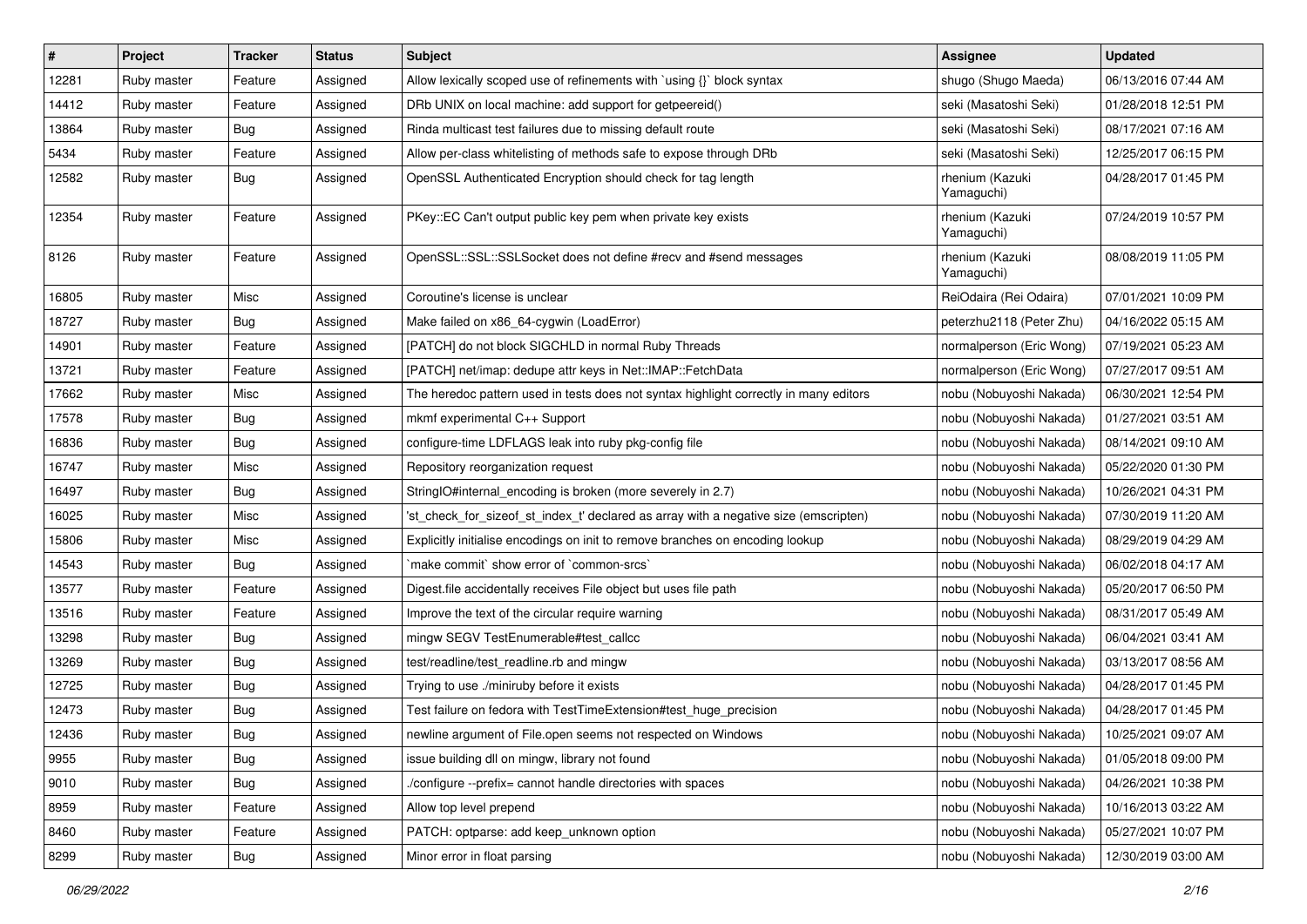| $\sharp$ | Project     | <b>Tracker</b> | <b>Status</b> | Subject                                                                           | Assignee                  | <b>Updated</b>      |
|----------|-------------|----------------|---------------|-----------------------------------------------------------------------------------|---------------------------|---------------------|
| 7964     | Ruby master | Bug            | Assigned      | Writing an ASCII-8BIT String to a StringIO created from a UTF-8 String            | nobu (Nobuyoshi Nakada)   | 01/05/2018 09:00 PM |
| 7532     | Ruby master | Feature        | Assigned      | Hardcoded compiler location                                                       | nobu (Nobuyoshi Nakada)   | 12/25/2017 06:15 PM |
| 7394     | Ruby master | Feature        | Assigned      | Enumerable#find ifnone parameter could be non-callable                            | nobu (Nobuyoshi Nakada)   | 02/10/2021 09:32 AM |
| 6769     | Ruby master | Feature        | Assigned      | rbinstall.rb: install both src and batch files separetely                         | nobu (Nobuyoshi Nakada)   | 10/30/2015 12:38 PM |
| 6360     | Ruby master | <b>Bug</b>     | Assigned      | Debug information build even without requesting it                                | nobu (Nobuyoshi Nakada)   | 01/05/2018 09:00 PM |
| 6012     | Ruby master | Feature        | Assigned      | Proc#source_location also return the column                                       | nobu (Nobuyoshi Nakada)   | 02/12/2019 07:49 AM |
| 5317     | Ruby master | Bug            | Assigned      |                                                                                   | nobu (Nobuyoshi Nakada)   | 01/05/2018 09:00 PM |
| 4924     | Ruby master | Feature        | Assigned      | mkmf have_header fails with C++ headers                                           | nobu (Nobuyoshi Nakada)   | 12/25/2017 06:15 PM |
| 2324     | Ruby master | Feature        | Assigned      | Dir instance methods for relative path                                            | nobu (Nobuyoshi Nakada)   | 12/25/2017 05:58 PM |
| 18371    | Ruby master | Misc           | Assigned      | Release branches (release information in general)                                 | naruse (Yui NARUSE)       | 03/23/2022 10:32 PM |
| 17638    | Ruby master | Feature        | Assigned      | Support backtracing with the libbacktrace library                                 | naruse (Yui NARUSE)       | 03/05/2021 03:40 PM |
| 17111    | Ruby master | Feature        | Assigned      | Improve performance of Net::HTTPHeader#set_form by 40%                            | naruse (Yui NARUSE)       | 08/10/2020 05:36 AM |
| 13221    | Ruby master | Feature        | Assigned      | [PATCH] gems/bundled_gems: add "curses" RubyGem                                   | naruse (Yui NARUSE)       | 09/25/2017 06:32 PM |
| 11526    | Ruby master | Bug            | Assigned      | Streaming HTTP requests are not idempotent and should not be retried              | naruse (Yui NARUSE)       | 07/01/2019 09:16 PM |
| 9020     | Ruby master | Feature        | Assigned      | Net::HTTPResponse predicate/query methods                                         | naruse (Yui NARUSE)       | 12/25/2017 06:15 PM |
| 6265     | Ruby master | Feature        | Assigned      | Remove 'useless' 'concatenation' syntax                                           | naruse (Yui NARUSE)       | 08/10/2016 02:36 AM |
| 5764     | Ruby master | Feature        | Assigned      | Net::HTTP should assume HTTP/0.9 on unexpected responses                          | naruse (Yui NARUSE)       | 07/15/2019 05:06 PM |
| 5461     | Ruby master | Feature        | Assigned      | Add pipelining to Net::HTTP                                                       | naruse (Yui NARUSE)       | 12/25/2017 06:15 PM |
| 5654     | Ruby master | Feature        | Assigned      | Introduce global lock to avoid concurrent require                                 | nahi (Hiroshi Nakamura)   | 12/25/2017 06:15 PM |
| 18677    | Ruby master | Bug            | Assigned      | BigDecimal#power (**) returns FloatDomainError when passing an infinite parameter | mrkn (Kenta Murata)       | 04/20/2022 02:04 AM |
| 17339    | Ruby master | Feature        | Assigned      | Semantic grouping with BigDecimal#to_s                                            | mrkn (Kenta Murata)       | 12/20/2021 12:39 PM |
| 16350    | Ruby master | Feature        | Assigned      | ArithmeticSequence#member? can result in infinite loop                            | mrkn (Kenta Murata)       | 05/29/2020 10:26 PM |
| 14476    | Ruby master | Feature        | Assigned      | Adding same_all? for checking whether all items in an Array are same              | mrkn (Kenta Murata)       | 08/28/2020 01:10 PM |
| 10782    | Ruby master | Feature        | Assigned      | Patch: Add constants for BigDecimal for ZERO, ONE, TEN                            | mrkn (Kenta Murata)       | 05/21/2015 08:13 AM |
| 8295     | Ruby master | Feature        | Assigned      | Float I Rational IIIIIIIIIIIIIIIIIII BigDecimal IIIIIIIIII                        | mrkn (Kenta Murata)       | 12/25/2017 06:15 PM |
| 7321     | Ruby master | Feature        | Assigned      | Newton.#nsolve 00 2 0000000000                                                    | mrkn (Kenta Murata)       | 12/25/2017 06:15 PM |
| 6973     | Ruby master | Feature        | Assigned      | Add an #integral? method to Numeric to test for whole-number values               | mrkn (Kenta Murata)       | 12/25/2017 06:15 PM |
| 6857     | Ruby master | Feature        | Assigned      | bigdecimal/math BigMath.E/BigMath.exp R. P. Feynman inspired optimization         | mrkn (Kenta Murata)       | 12/25/2017 06:15 PM |
| 5310     | Ruby master | Feature        | Assigned      | Integral objects                                                                  | mrkn (Kenta Murata)       | 12/25/2017 06:15 PM |
| 5179     | Ruby master | <b>Bug</b>     | Assigned      | Complex#rationalize and to_r with approximate zeros                               | mrkn (Kenta Murata)       | 01/17/2020 03:00 AM |
| 5133     | Ruby master | Feature        | Assigned      | Array#unzip as an alias of Array#transpose                                        | mrkn (Kenta Murata)       | 12/25/2017 06:15 PM |
| 17291    | Ruby master | Feature        | Assigned      | Optimize __send__ call                                                            | matz (Yukihiro Matsumoto) | 01/12/2021 05:47 AM |
| 16630    | Ruby master | Misc           | Assigned      | Deprecate pub/ruby/*snapshot* and use pub/ruby/snapshot/* instead                 | matz (Yukihiro Matsumoto) | 02/27/2020 09:52 AM |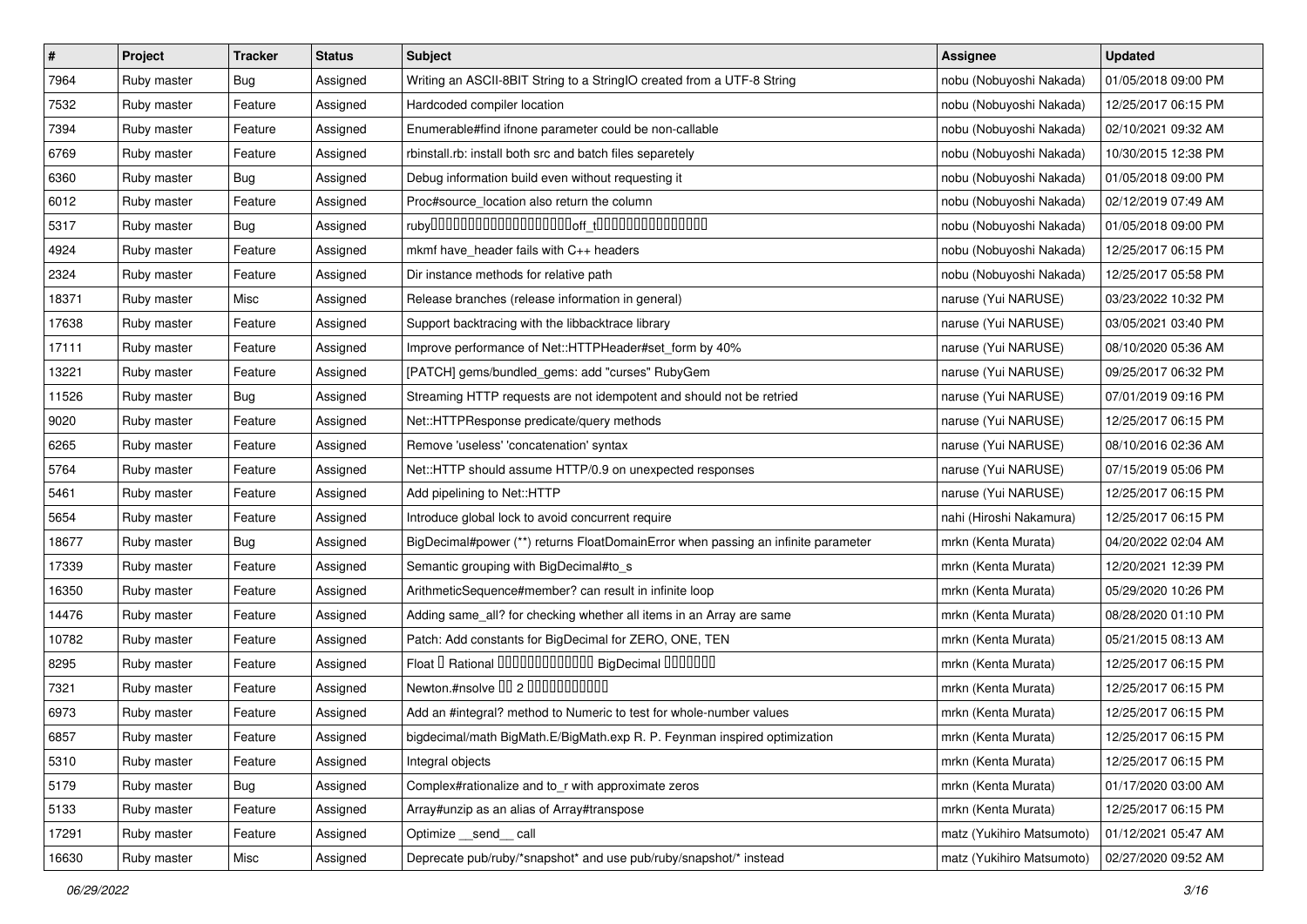| $\vert$ # | Project     | <b>Tracker</b> | <b>Status</b> | <b>Subject</b>                                                                                                          | <b>Assignee</b>           | <b>Updated</b>      |
|-----------|-------------|----------------|---------------|-------------------------------------------------------------------------------------------------------------------------|---------------------------|---------------------|
| 16461     | Ruby master | Feature        | Assigned      | Proc#using                                                                                                              | matz (Yukihiro Matsumoto) | 12/10/2020 09:10 AM |
| 14397     | Ruby master | Feature        | Assigned      | public, protected and private should return their arguments instead of self                                             | matz (Yukihiro Matsumoto) | 12/10/2018 07:08 AM |
| 13129     | Ruby master | Feature        | Assigned      | Refinements cannot refine method_missing and respond_to_missing?                                                        | matz (Yukihiro Matsumoto) | 07/03/2021 10:45 PM |
| 12813     | Ruby master | Feature        | Assigned      | Calling chunk_while, slice_after, slice_before, slice_when with no block                                                | matz (Yukihiro Matsumoto) | 12/06/2016 12:58 PM |
| 12543     | Ruby master | Feature        | Assigned      | explicit tail call syntax: foo() then return                                                                            | matz (Yukihiro Matsumoto) | 04/18/2021 03:02 PM |
| 11816     | Ruby master | Feature        | Assigned      | Partial safe navigation operator                                                                                        | matz (Yukihiro Matsumoto) | 04/14/2020 08:02 AM |
| 11704     | Ruby master | <b>Bug</b>     | Assigned      | Refinements only get "used" once in loop                                                                                | matz (Yukihiro Matsumoto) | 04/14/2016 02:45 AM |
| 11028     | Ruby master | Feature        | Assigned      | standalone running single file ( zipped archives of ruby code) running **without installation**<br>using "gem install " | matz (Yukihiro Matsumoto) | 04/04/2015 01:44 AM |
| 10481     | Ruby master | Feature        | Assigned      | Add "if" and "unless" clauses to rescue statements                                                                      | matz (Yukihiro Matsumoto) | 01/18/2015 02:46 PM |
| 9816      | Ruby master | Feature        | Assigned      | 00000000000000000000                                                                                                    | matz (Yukihiro Matsumoto) | 10/28/2014 08:29 AM |
| 9768      | Ruby master | Feature        | Assigned      | Method that is visible only within a certain module/class                                                               | matz (Yukihiro Matsumoto) | 04/25/2014 06:43 AM |
| 9023      | Ruby master | Feature        | Assigned      | Array#tail                                                                                                              | matz (Yukihiro Matsumoto) | 12/23/2021 11:40 PM |
| 8948      | Ruby master | Feature        | Assigned      | Frozen regex                                                                                                            | matz (Yukihiro Matsumoto) | 12/20/2020 07:15 PM |
| 8850      | Ruby master | Feature        | Assigned      | Convert Rational to decimal string                                                                                      | matz (Yukihiro Matsumoto) | 12/25/2017 06:15 PM |
| 8839      | Ruby master | Feature        | Assigned      | Class and module should return the class or module that was opened                                                      | matz (Yukihiro Matsumoto) | 12/28/2015 08:36 AM |
| 8678      | Ruby master | Feature        | Assigned      | Allow invalid string to work with regexp                                                                                | matz (Yukihiro Matsumoto) | 01/05/2018 09:00 PM |
| 8536      | Ruby master | Feature        | Assigned      | Implement is numeric? family of methods                                                                                 | matz (Yukihiro Matsumoto) | 12/25/2017 06:15 PM |
| 8271      | Ruby master | Feature        | Assigned      | Proposal for moving to a more visible, formal process for feature requests                                              | matz (Yukihiro Matsumoto) | 12/23/2021 11:40 PM |
| 8164      | Ruby master | Feature        | Assigned      | Public/Private                                                                                                          | matz (Yukihiro Matsumoto) | 12/10/2020 08:50 AM |
| 8042      | Ruby master | Feature        | Assigned      | Add Addrinfo#socket to create a socket that is not connected or bound                                                   | matz (Yukihiro Matsumoto) | 12/25/2017 06:15 PM |
| 8016      | Ruby master | Feature        | Assigned      | Alias FILE and LINE as methods                                                                                          | matz (Yukihiro Matsumoto) | 12/25/2017 06:15 PM |
| 7739      | Ruby master | Feature        | Assigned      | Define Hash#  as Hash#reverse_merge in Rails                                                                            | matz (Yukihiro Matsumoto) | 12/25/2017 06:15 PM |
| 7644      | Ruby master | Feature        | Assigned      | In refinements, change "using" keyword to a less generic word.                                                          | matz (Yukihiro Matsumoto) | 12/10/2020 08:49 AM |
| 7580      | Ruby master | Feature        | Assigned      | Range translation                                                                                                       | matz (Yukihiro Matsumoto) | 06/11/2018 09:51 AM |
| 7503      | Ruby master | Feature        | Assigned      | make timeout.rb async-interrupt safe by default                                                                         | matz (Yukihiro Matsumoto) | 12/25/2017 06:15 PM |
| 7436      | Ruby master | Feature        | Assigned      | Allow for a "granularity" flag for backtrace_locations                                                                  | matz (Yukihiro Matsumoto) | 12/25/2017 06:15 PM |
| 7349      | Ruby master | Feature        | Assigned      | Struct#inspect needs more meaningful output                                                                             | matz (Yukihiro Matsumoto) | 12/25/2017 06:15 PM |
| 7314      | Ruby master | Feature        | Assigned      | Convert Proc to Lambda doesn't work in MRI                                                                              | matz (Yukihiro Matsumoto) | 05/21/2016 09:15 AM |
| 7132      | Ruby master | Feature        | Assigned      | Alternation between named / ordered method arguments and aliases for method arguments.                                  | matz (Yukihiro Matsumoto) | 12/25/2017 06:15 PM |
| 7121      | Ruby master | Feature        | Assigned      | Extending the use of `require'                                                                                          | matz (Yukihiro Matsumoto) | 12/25/2017 06:15 PM |
| 7087      | Ruby master | Feature        | Assigned      | ::ConditionVariable#wait does not work with Monitor because Monitor#sleep does not exist                                | matz (Yukihiro Matsumoto) | 12/25/2017 06:15 PM |
| 6842      | Ruby master | Feature        | Assigned      | Add Optional Arguments to String#strip                                                                                  | matz (Yukihiro Matsumoto) | 08/24/2016 05:50 AM |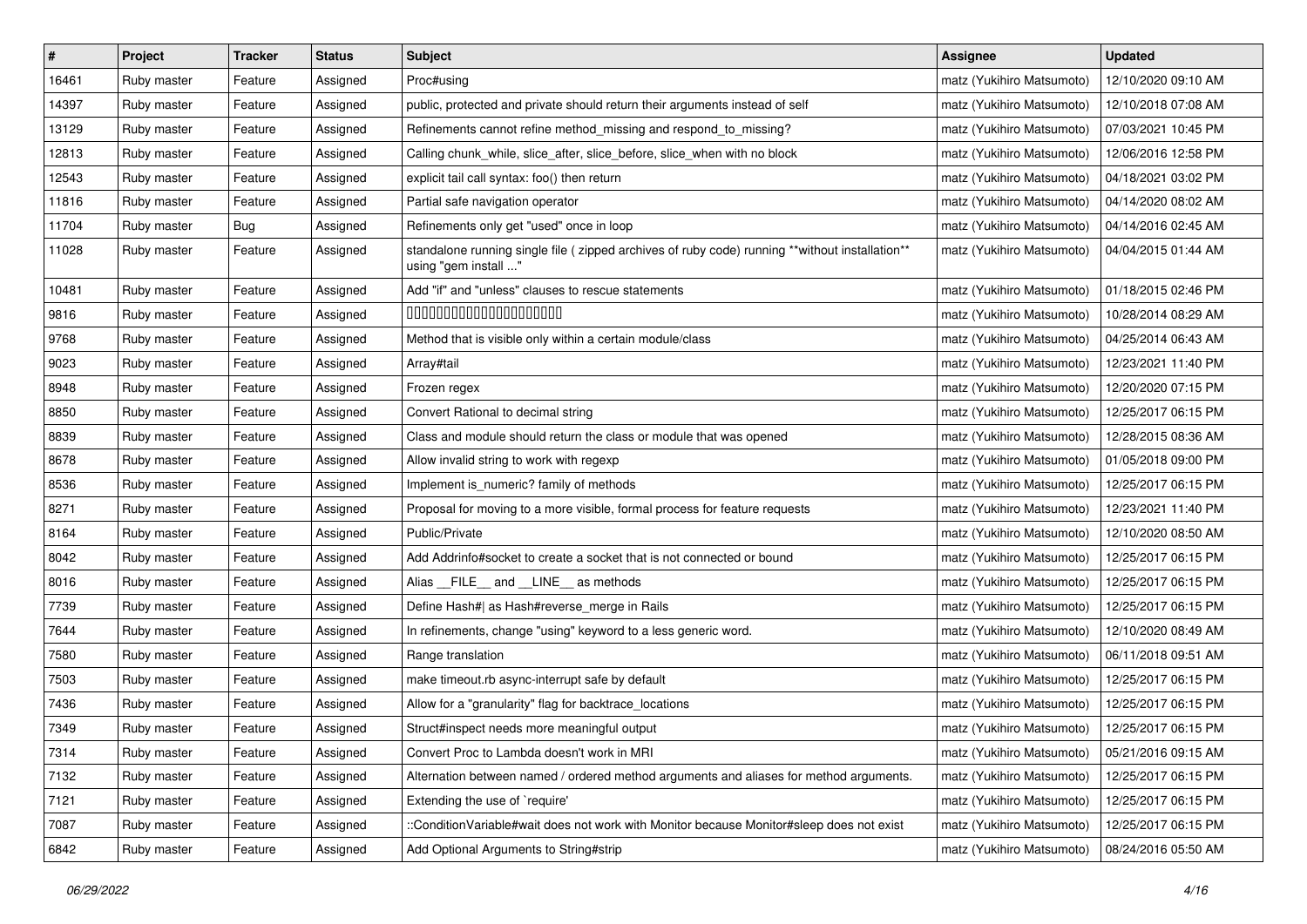| $\sharp$ | Project     | Tracker | <b>Status</b> | <b>Subject</b>                                                                                                   | Assignee                  | <b>Updated</b>      |
|----------|-------------|---------|---------------|------------------------------------------------------------------------------------------------------------------|---------------------------|---------------------|
| 6841     | Ruby master | Feature | Assigned      | Shorthand for Assigning Return Value of Method to Self                                                           | matz (Yukihiro Matsumoto) | 12/10/2020 08:53 AM |
| 6811     | Ruby master | Feature | Assigned      | File, Dir and FileUtils should have bang-versions of singleton methods that fails silently                       | matz (Yukihiro Matsumoto) | 12/25/2017 06:15 PM |
| 6810     | Ruby master | Feature | Assigned      | module A::B; end` is not equivalent to `module A; module B; end; end` with respect to constant<br>lookup (scope) | matz (Yukihiro Matsumoto) | 12/10/2020 09:22 AM |
| 6802     | Ruby master | Feature | Assigned      | String#scan should have equivalent yielding MatchData                                                            | matz (Yukihiro Matsumoto) | 12/25/2017 06:15 PM |
| 6671     | Ruby master | Feature | Assigned      | File.split_all and File.split_root                                                                               | matz (Yukihiro Matsumoto) | 12/25/2017 06:15 PM |
| 6648     | Ruby master | Feature | Assigned      | Provide a standard API for retrieving all command-line flags passed to Ruby                                      | matz (Yukihiro Matsumoto) | 12/25/2017 06:15 PM |
| 6611     | Ruby master | Feature | Assigned      | Comments requested on implementation of set_parse_func                                                           | matz (Yukihiro Matsumoto) | 12/25/2017 06:15 PM |
| 6596     | Ruby master | Feature | Assigned      | New method `Array#indexes`                                                                                       | matz (Yukihiro Matsumoto) | 07/29/2020 01:41 AM |
| 6594     | Ruby master | Feature | Assigned      | Integrated Functor                                                                                               | matz (Yukihiro Matsumoto) | 12/10/2020 08:53 AM |
| 6452     | Ruby master | Feature | Assigned      | Allow extend to override class methods                                                                           | matz (Yukihiro Matsumoto) | 12/10/2020 08:53 AM |
| 6445     | Ruby master | Feature | Assigned      | request for default length/position on string index                                                              | matz (Yukihiro Matsumoto) | 12/25/2017 06:15 PM |
| 6413     | Ruby master | Feature | Assigned      | Make Dir.entries default to Dir.entries(Dir.pwd)                                                                 | matz (Yukihiro Matsumoto) | 12/25/2017 06:15 PM |
| 6376     | Ruby master | Feature | Assigned      | Feature lookup and checking if feature is loaded                                                                 | matz (Yukihiro Matsumoto) | 12/25/2017 06:15 PM |
| 6354     | Ruby master | Feature | Assigned      | Remove escape (break/return/redo/next support) from class/module scope                                           | matz (Yukihiro Matsumoto) | 12/25/2017 06:15 PM |
| 6337     | Ruby master | Feature | Assigned      | FileUtils#sync                                                                                                   | matz (Yukihiro Matsumoto) | 12/25/2017 06:15 PM |
| 6317     | Ruby master | Feature | Assigned      | Range#cover?000000Range00000000000000000000                                                                      | matz (Yukihiro Matsumoto) | 12/25/2017 06:15 PM |
| 6309     | Ruby master | Feature | Assigned      | Add a reference queue for weak references                                                                        | matz (Yukihiro Matsumoto) | 08/23/2020 09:07 PM |
| 6308     | Ruby master | Feature | Assigned      | Eliminate delegation from WeakRef                                                                                | matz (Yukihiro Matsumoto) | 12/23/2021 11:40 PM |
| 6293     | Ruby master | Feature | Assigned      | new queue / blocking queues                                                                                      | matz (Yukihiro Matsumoto) | 12/25/2017 06:15 PM |
| 6277     | Ruby master | Feature | Assigned      | Hash#convert key                                                                                                 | matz (Yukihiro Matsumoto) | 12/25/2017 06:15 PM |
| 5970     | Ruby master | Feature | Assigned      | Add Enumerable#join with same semantics as Array#join                                                            | matz (Yukihiro Matsumoto) | 12/25/2017 06:15 PM |
| 5945     | Ruby master | Feature | Assigned      | Add the ability to mark a at_exit as process-local.                                                              | matz (Yukihiro Matsumoto) | 10/10/2018 08:29 AM |
| 5825     | Ruby master | Feature | Assigned      | Sweet instance var assignment in the object initializer                                                          | matz (Yukihiro Matsumoto) | 12/10/2020 08:53 AM |
| 5781     | Ruby master | Feature | Assigned      | Query attributes (attribute methods ending in `?` mark)                                                          | matz (Yukihiro Matsumoto) | 01/10/2020 06:34 AM |
| 5749     | Ruby master | Feature | Assigned      | new method String#match_all needed                                                                               | matz (Yukihiro Matsumoto) | 12/25/2017 06:15 PM |
| 5741     | Ruby master | Feature | Assigned      | Secure Erasure of Passwords                                                                                      | matz (Yukihiro Matsumoto) | 12/25/2017 06:15 PM |
| 5643     | Ruby master | Feature | Assigned      | require/load options and binding option                                                                          | matz (Yukihiro Matsumoto) | 12/25/2017 06:15 PM |
| 5582     | Ruby master | Feature | Assigned      | Allow clone of singleton methods on a BasicObject                                                                | matz (Yukihiro Matsumoto) | 12/25/2017 06:15 PM |
| 5558     | Ruby master | Feature | Assigned      | String#% strange arity errors                                                                                    | matz (Yukihiro Matsumoto) | 12/25/2017 06:15 PM |
| 5456     | Ruby master | Feature | Assigned      | kernel#syscall() should be removed.                                                                              | matz (Yukihiro Matsumoto) | 12/10/2020 08:46 AM |
| 5445     | Ruby master | Feature | Assigned      | Need RUBYOPT -r before ARGV -r                                                                                   | matz (Yukihiro Matsumoto) | 12/25/2017 06:15 PM |
| 5389     | Ruby master | Feature | Assigned      | New method Enumerator#iterate                                                                                    | matz (Yukihiro Matsumoto) | 12/25/2017 06:15 PM |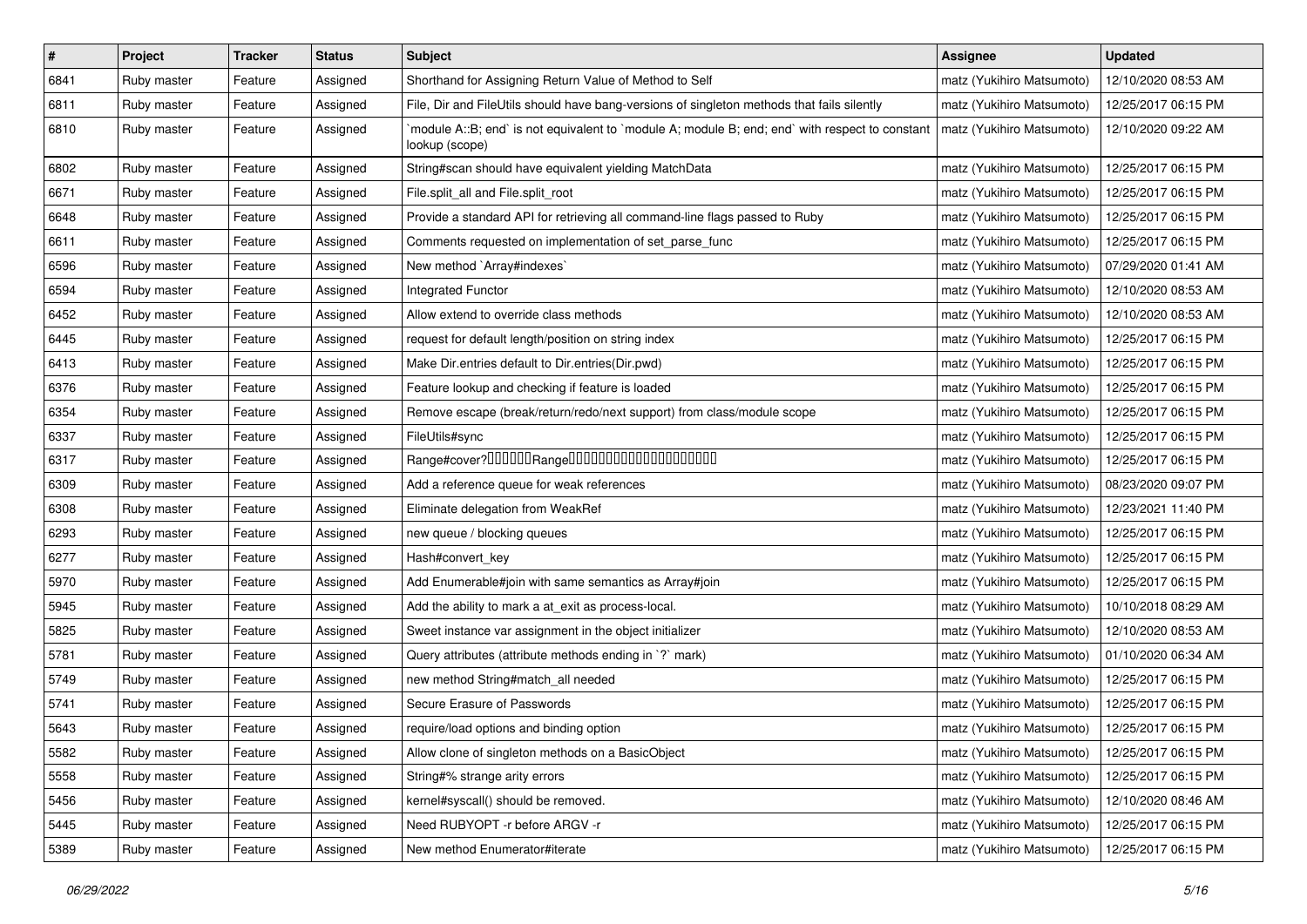| $\vert$ # | Project     | <b>Tracker</b> | <b>Status</b> | <b>Subject</b>                                                                                  | <b>Assignee</b>                     | <b>Updated</b>      |
|-----------|-------------|----------------|---------------|-------------------------------------------------------------------------------------------------|-------------------------------------|---------------------|
| 5129      | Ruby master | Feature        | Assigned      | Create a core class "FileArray" and make "ARGF" its instance                                    | matz (Yukihiro Matsumoto)           | 01/23/2018 02:02 PM |
| 5064      | Ruby master | Feature        | Assigned      | HTTP user-agent class                                                                           | matz (Yukihiro Matsumoto)           | 12/25/2017 06:15 PM |
| 5007      | Ruby master | Feature        | Assigned      | Proc#call_under: Unifying instance_eval and instance_exec                                       | matz (Yukihiro Matsumoto)           | 04/19/2018 07:57 AM |
| 4824      | Ruby master | Feature        | Assigned      | Provide method Kernel#executed?                                                                 | matz (Yukihiro Matsumoto)           | 03/05/2018 04:57 AM |
| 4818      | Ruby master | Feature        | Assigned      | Add method marshalable?                                                                         | matz (Yukihiro Matsumoto)           | 12/25/2017 06:15 PM |
| 4592      | Ruby master | Feature        | Assigned      | Tempfile0000000                                                                                 | matz (Yukihiro Matsumoto)           | 12/25/2017 06:14 PM |
| 4539      | Ruby master | Feature        | Assigned      | Array#zip_with                                                                                  | matz (Yukihiro Matsumoto)           | 11/28/2019 08:23 AM |
| 4521      | Ruby master | Feature        | Assigned      | NoMethodError#message may take very long to execute                                             | matz (Yukihiro Matsumoto)           | 12/25/2017 06:14 PM |
| 4514      | Ruby master | Feature        | Assigned      | #deep_clone and #deep_dup for Objects                                                           | matz (Yukihiro Matsumoto)           | 12/25/2017 06:14 PM |
| 12676     | Ruby master | Feature        | Assigned      | Significant performance increase, and code conciseness, for prime_division method in prime.rb   | marcandre (Marc-Andre<br>Lafortune) | 11/18/2016 03:46 PM |
| 4247      | Ruby master | Feature        | Assigned      | New features for Array#sample, Array#choice                                                     | mame (Yusuke Endoh)                 | 12/25/2017 06:14 PM |
| 18773     | Ruby master | Feature        | Assigned      | deconstruct to receive a range                                                                  | ktsj (Kazuki Tsujimoto)             | 06/24/2022 07:21 AM |
| 18408     | Ruby master | Feature        | Assigned      | Allow pattern match to set instance variables                                                   | ktsj (Kazuki Tsujimoto)             | 01/26/2022 07:07 PM |
| 17355     | Ruby master | Feature        | Assigned      | Using same set of names in or-patterns (pattern matching with $Foo(x)   Bar(x)$ )               | ktsj (Kazuki Tsujimoto)             | 09/13/2021 09:11 AM |
| 8782      | Ruby master | <b>Bug</b>     | Assigned      | Don't set rl_getc_function on editline                                                          | kouji (Kouji Takao)                 | 01/05/2018 09:00 PM |
| 7859      | Ruby master | <b>Bug</b>     | Assigned      | Readline: Incorrect arrow key behavior in vi_editing_mode insert mode with Readline 6.2         | kouji (Kouji Takao)                 | 12/25/2017 06:15 PM |
| 18034     | Ruby master | <b>Bug</b>     | Assigned      | Segmentation fault fiddle with `--enable-bundled-libffi` and macOS                              | kou (Kouhei Sutou)                  | 11/30/2021 07:39 AM |
| 17478     | Ruby master | <b>Bug</b>     | Assigned      | Ruby3.0 is slower than Ruby2.7.2 when parsing a large CSV file                                  | kou (Kouhei Sutou)                  | 11/24/2021 05:12 AM |
| 11269     | Ruby master | Bug            | Assigned      | ruby_init_setproctitle() should be called before require_libraries()                            | kosaki (Motohiro KOSAKI)            | 06/17/2015 03:01 AM |
| 7086      | Ruby master | Feature        | Assigned      | ConditionVariable#wait has meaningless return value                                             | kosaki (Motohiro KOSAKI)            | 12/25/2017 06:15 PM |
| 4464      | Ruby master | Feature        | Assigned      | [PATCH] add Fcntl::Flock object for easier use of POSIX file locks                              | kosaki (Motohiro KOSAKI)            | 12/25/2017 06:14 PM |
| 18572     | Ruby master | <b>Bug</b>     | Assigned      | Performance regression when invoking refined methods                                            | ko1 (Koichi Sasada)                 | 02/10/2022 12:48 AM |
| 18464     | Ruby master | <b>Bug</b>     | Assigned      | RUBY_INTERNAL_EVENT_NEWOBJ tracepoint causes an interpreter crash when combined<br>with Ractors | ko1 (Koichi Sasada)                 | 06/08/2022 08:25 AM |
| 18024     | Ruby master | Bug            | Assigned      | Ractor crashes when connections are closed in multiple Ractors                                  | ko1 (Koichi Sasada)                 | 12/14/2021 04:41 PM |
| 17998     | Ruby master | <b>Bug</b>     | Assigned      | ractor: process hanging (with ractors initialized, but not being used)                          | ko1 (Koichi Sasada)                 | 12/02/2021 08:17 PM |
| 17826     | Ruby master | <b>Bug</b>     | Assigned      | Ractor#take hangs if used in multiple Threads                                                   | ko1 (Koichi Sasada)                 | 12/15/2021 01:30 PM |
| 17679     | Ruby master | Bug            | Assigned      | Ractor incoming channel can consume unlimited resources                                         | ko1 (Koichi Sasada)                 | 03/26/2021 09:16 AM |
| 17678     | Ruby master | Bug            | Assigned      | Ractors do not restart after fork                                                               | ko1 (Koichi Sasada)                 | 03/09/2021 12:42 AM |
| 17677     | Ruby master | <b>Bug</b>     | Assigned      | Ractor crashes fork when blocking                                                               | ko1 (Koichi Sasada)                 | 03/09/2021 12:42 AM |
| 17676     | Ruby master | <b>Bug</b>     | Assigned      | Accessing ENV from Ractor raises IsolationError                                                 | ko1 (Koichi Sasada)                 | 03/09/2021 02:37 AM |
| 17593     | Ruby master | Feature        | Assigned      | load_iseq_eval should override the ISeq path                                                    | ko1 (Koichi Sasada)                 | 02/16/2021 08:27 AM |
| 17516     | Ruby master | Bug            | Assigned      | forking in a ractor causes Ruby to crash                                                        | ko1 (Koichi Sasada)                 | 11/30/2021 05:26 AM |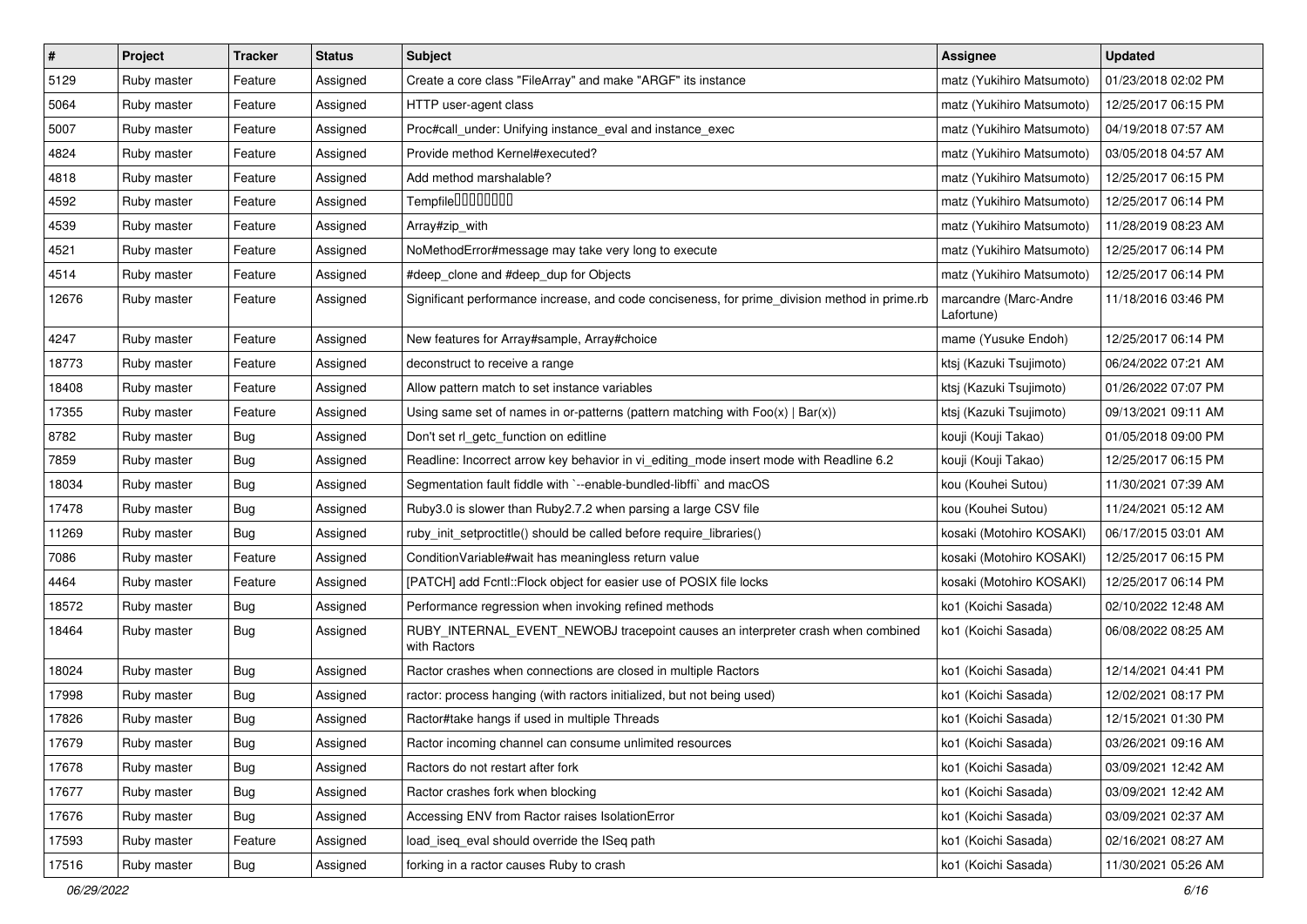| $\vert$ # | Project     | Tracker    | <b>Status</b> | Subject                                                                                                                   | Assignee            | <b>Updated</b>      |
|-----------|-------------|------------|---------------|---------------------------------------------------------------------------------------------------------------------------|---------------------|---------------------|
| 17363     | Ruby master | Feature    | Assigned      | Timeouts                                                                                                                  | ko1 (Koichi Sasada) | 05/14/2022 09:06 AM |
| 17196     | Ruby master | Bug        | Assigned      | Segmentation Fault with Socket#close in Ractors                                                                           | ko1 (Koichi Sasada) | 03/20/2022 01:52 PM |
| 16819     | Ruby master | Bug        | Assigned      | Line reporting off by one when reporting line of a hash?                                                                  | ko1 (Koichi Sasada) | 06/16/2020 05:57 PM |
| 16776     | Ruby master | <b>Bug</b> | Assigned      | Regression in coverage library                                                                                            | ko1 (Koichi Sasada) | 11/24/2021 07:26 AM |
| 16124     | Ruby master | Misc       | Assigned      | Let the transient heap belong to objspace                                                                                 | ko1 (Koichi Sasada) | 11/18/2019 08:48 AM |
| 16027     | Ruby master | Feature    | Assigned      | Update Ruby's dtrace / USDT API to match what is exposed via the TracePoint API                                           | ko1 (Koichi Sasada) | 08/03/2019 02:41 AM |
| 15939     | Ruby master | Feature    | Assigned      | Dump symbols reference to their fstr in ObjectSpace.dump()                                                                | ko1 (Koichi Sasada) | 08/08/2019 09:38 PM |
| 15878     | Ruby master | Feature    | Assigned      | Make exit faster by not running GC                                                                                        | ko1 (Koichi Sasada) | 07/29/2019 07:48 AM |
| 15499     | Ruby master | <b>Bug</b> | Assigned      | Breaking behavior on ruby 2.6: rb_thread_call_without_gvl doesn't invoke unblock_function<br>when used on the main thread | ko1 (Koichi Sasada) | 01/05/2021 02:24 AM |
| 14727     | Ruby master | Bug        | Assigned      | TestQueue#test_queue_with_trap always timeout on Windows10                                                                | ko1 (Koichi Sasada) | 05/01/2018 02:59 AM |
| 14607     | Ruby master | Bug        | Assigned      | Fix use of the rb_profile_frames start parameter                                                                          | ko1 (Koichi Sasada) | 06/09/2022 06:12 AM |
| 14090     | Ruby master | Bug        | Assigned      | TestGc#test_interrupt_in_finalizer` fails very rarely                                                                     | ko1 (Koichi Sasada) | 12/02/2021 07:24 PM |
| 13821     | Ruby master | Feature    | Assigned      | Allow fibers to be resumed across threads                                                                                 | ko1 (Koichi Sasada) | 02/15/2019 10:09 AM |
| 13388     | Ruby master | Feature    | Assigned      | gc.c: Add GC.get_parameters and .set_parameters                                                                           | ko1 (Koichi Sasada) | 03/30/2017 10:52 AM |
| 13252     | Ruby master | Feature    | Assigned      | C API for creating strings without copying                                                                                | ko1 (Koichi Sasada) | 04/17/2017 07:22 AM |
| 12020     | Ruby master | Feature    | Assigned      | Documenting Ruby memory model                                                                                             | ko1 (Koichi Sasada) | 12/23/2021 11:40 PM |
| 9755      | Ruby master | Feature    | Assigned      | Thread::Backtrace::Location#defined_class                                                                                 | ko1 (Koichi Sasada) | 04/18/2014 09:22 AM |
| 8960      | Ruby master | Feature    | Assigned      | Add Exception#backtrace_locations                                                                                         | ko1 (Koichi Sasada) | 11/25/2016 02:15 PM |
| 8576      | Ruby master | Feature    | Assigned      | Add optimized method type for constant value methods                                                                      | ko1 (Koichi Sasada) | 12/25/2017 06:15 PM |
| 8263      | Ruby master | Feature    | Assigned      | Support discovering yield state of individual Fibers                                                                      | ko1 (Koichi Sasada) | 12/23/2021 11:40 PM |
| 7976      | Ruby master | Bug        | Assigned      | TracePoint call is at call point, not call site                                                                           | ko1 (Koichi Sasada) | 01/05/2018 09:00 PM |
| 6695      | Ruby master | Feature    | Assigned      | Configuration for Thread/Fiber creation                                                                                   | ko1 (Koichi Sasada) | 12/25/2017 06:15 PM |
| 6694      | Ruby master | Feature    | Assigned      | Thread.new without block.                                                                                                 | ko1 (Koichi Sasada) | 12/25/2017 06:15 PM |
| 4040      | Ruby master | Bug        | Assigned      | SystemStackError with Hash[*a] for Large _a_                                                                              | ko1 (Koichi Sasada) | 12/25/2017 06:14 PM |
| 3731      | Ruby master | Feature    | Assigned      | Easier Embedding API for Ruby                                                                                             | ko1 (Koichi Sasada) | 12/25/2017 06:14 PM |
| 2294      | Ruby master | Feature    | Assigned      | [PATCH] ruby_bind_stack() to embed Ruby in coroutine                                                                      | ko1 (Koichi Sasada) | 01/05/2018 09:00 PM |
| 15281     | Ruby master | Feature    | Assigned      | Speed up Set#intersect with size check.                                                                                   | knu (Akinori MUSHA) | 08/11/2020 02:43 AM |
| 13610     | Ruby master | Feature    | Assigned      | IPAddr doesn't provide helpful methods to get the subnet or IP address                                                    | knu (Akinori MUSHA) | 10/20/2017 01:13 AM |
| 11531     | Ruby master | <b>Bug</b> | Assigned      | IPAddr#== implements wrong logic                                                                                          | knu (Akinori MUSHA) | 12/29/2019 12:50 PM |
| 11527     | Ruby master | Feature    | Assigned      | IPAddr#mask_addr isn't a method                                                                                           | knu (Akinori MUSHA) | 11/07/2018 04:12 PM |
| 8047      | Ruby master | Feature    | Assigned      | IPAddr makes host address with netmask                                                                                    | knu (Akinori MUSHA) | 01/05/2018 09:00 PM |
| 3953      | Ruby master | Feature    | Assigned      | TCPSocket / UDPSocket do not accept IPAddr objects.                                                                       | knu (Akinori MUSHA) | 12/25/2017 06:14 PM |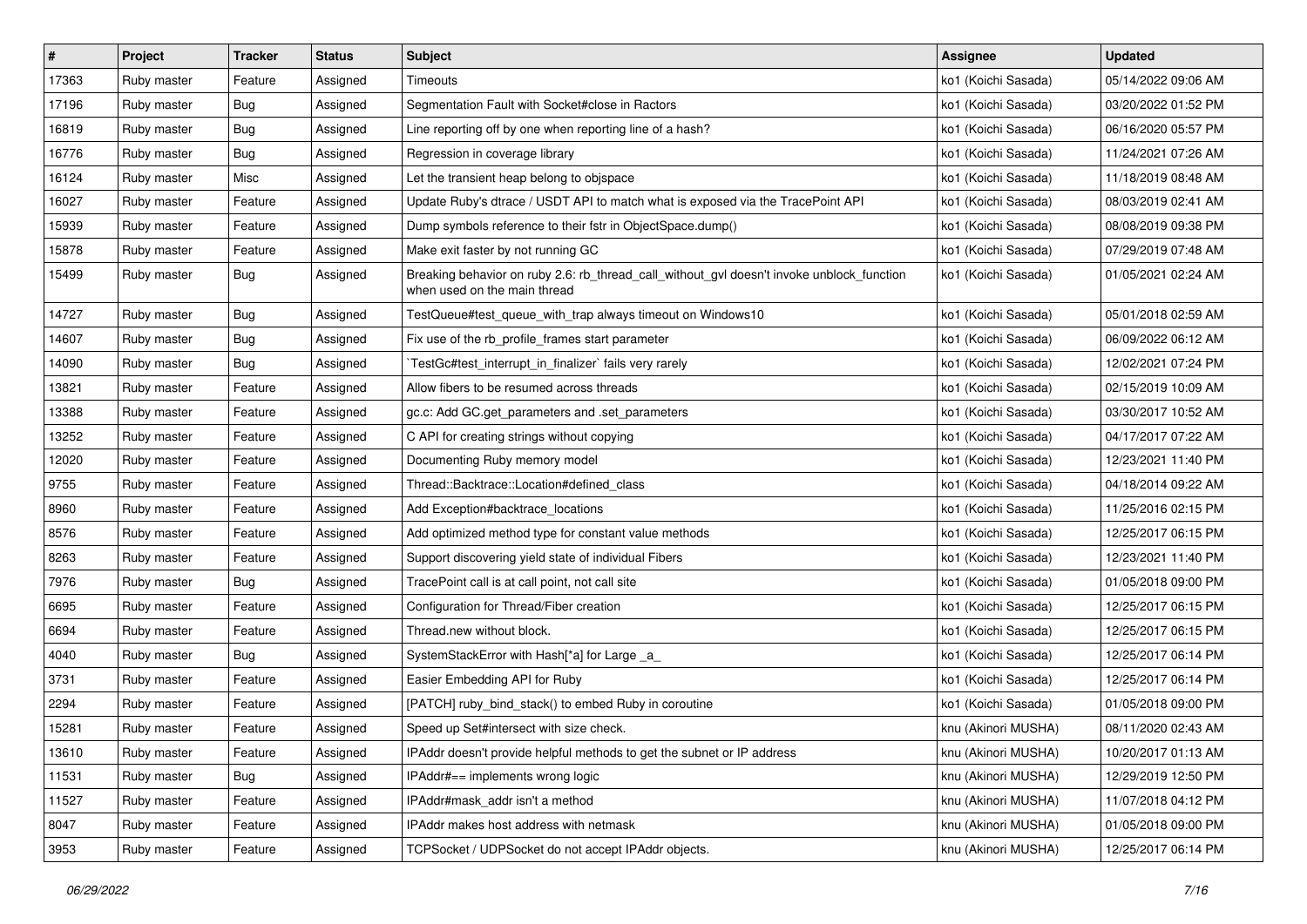| $\vert$ # | Project     | <b>Tracker</b> | <b>Status</b> | Subject                                                                                                                                                             | <b>Assignee</b>                   | <b>Updated</b>      |
|-----------|-------------|----------------|---------------|---------------------------------------------------------------------------------------------------------------------------------------------------------------------|-----------------------------------|---------------------|
| 18808     | Ruby master | Bug            | Assigned      | Cannot compile ruby 3.1.2 on powerpc64le-linux without disabling the jit features                                                                                   | k0kubun (Takashi Kokubun)         | 06/20/2022 10:40 AM |
| 18142     | Ruby master | Bug            | Assigned      | Segmentation fault with Ruby 3.0.2                                                                                                                                  | k0kubun (Takashi Kokubun)         | 09/02/2021 07:43 AM |
| 16694     | Ruby master | <b>Bug</b>     | Assigned      | JIT vs hardened GCC with PCH                                                                                                                                        | k0kubun (Takashi Kokubun)         | 02/02/2021 07:38 AM |
| 17720     | Ruby master | Misc           | Assigned      | Cirrus CI to check non-x86_64 architecture cases by own machines                                                                                                    | jaruga (Jun Aruga)                | 09/26/2021 10:24 AM |
| 17664     | Ruby master | Bug            | Assigned      | Behavior of sockets changed in Ruby 3.0 to non-blocking                                                                                                             | ioquatix (Samuel Williams)        | 07/12/2021 10:28 AM |
| 595       | Ruby master | <b>Bug</b>     | Assigned      | Fiber ignores ensure clause                                                                                                                                         | ioquatix (Samuel Williams)        | 12/29/2019 10:37 AM |
| 18790     | Ruby master | Bug            | Assigned      | cannot load such file -- digest (LoadError)                                                                                                                         | hsbt (Hiroshi SHIBATA)            | 06/06/2022 12:41 AM |
| 18571     | Ruby master | Feature        | Assigned      | Removed the bundled sources from release package after Ruby 3.2                                                                                                     | hsbt (Hiroshi SHIBATA)            | 03/28/2022 06:23 AM |
| 18381     | Ruby master | Bug            | Assigned      | Default vs Bundled gems                                                                                                                                             | hsbt (Hiroshi SHIBATA)            | 12/15/2021 11:09 AM |
| 18355     | Ruby master | <b>Bug</b>     | Assigned      | require("pathname") within rack application chnages behaviors of Pathname methods, such as<br>absolute?(), when there are two versions of 'pathname' gem installed. | hsbt (Hiroshi SHIBATA)            | 11/30/2021 08:01 AM |
| 18169     | Ruby master | Bug            | Assigned      | Local copies of gemified libraries are being released out of sync with their gems                                                                                   | hsbt (Hiroshi SHIBATA)            | 02/25/2022 05:40 PM |
| 16963     | Ruby master | Feature        | Assigned      | Remove English.rb from Ruby 2.8/3.0                                                                                                                                 | hsbt (Hiroshi SHIBATA)            | 06/19/2020 09:48 AM |
| 16951     | Ruby master | Bug            | Assigned      | Consistently referer dependencies                                                                                                                                   | hsbt (Hiroshi SHIBATA)            | 06/17/2021 06:15 AM |
| 16012     | Ruby master | Feature        | Assigned      | Add a (small) test-install suite?                                                                                                                                   | hsbt (Hiroshi SHIBATA)            | 07/30/2019 08:13 AM |
| 15550     | Ruby master | <b>Bug</b>     | Assigned      | Windows - gem bin files - can't run from bash shell                                                                                                                 | hsbt (Hiroshi SHIBATA)            | 03/20/2019 01:05 AM |
| 15487     | Ruby master | Misc           | Assigned      | Clarify default gems maintanance policy                                                                                                                             | hsbt (Hiroshi SHIBATA)            | 12/30/2018 08:42 PM |
| 14737     | Ruby master | Feature        | Assigned      | Split default gems into separate directory structure                                                                                                                | hsbt (Hiroshi SHIBATA)            | 09/02/2020 06:00 PM |
| 14679     | Ruby master | <b>Bug</b>     | Assigned      | StdLib gems should properly specify their dependencies                                                                                                              | hsbt (Hiroshi SHIBATA)            | 04/11/2018 01:14 PM |
| 13534     | Ruby master | Feature        | Assigned      | Checking installation results of default gems                                                                                                                       | hsbt (Hiroshi SHIBATA)            | 07/26/2018 02:16 AM |
| 13508     | Ruby master | Feature        | Assigned      | How remove/refactor code related mathn library.                                                                                                                     | hsbt (Hiroshi SHIBATA)            | 12/25/2017 06:15 PM |
| 12639     | Ruby master | Feature        | Assigned      | Speed up require in RubyGems by 5x                                                                                                                                  | hsbt (Hiroshi SHIBATA)            | 07/26/2018 02:12 AM |
| 10919     | Ruby master | , Bug          | Assigned      | [gem install] installs multipe platforms                                                                                                                            | hsbt (Hiroshi SHIBATA)            | 07/30/2019 07:44 AM |
| 9366      | Ruby master | Bug            | Assigned      | "make-j32 check TESTS=-j32" occasionally fails on rubygems/specification                                                                                            | hsbt (Hiroshi SHIBATA)            | 07/26/2018 02:13 AM |
| 6590      | Ruby master | Feature        | Assigned      | Dealing with bigdecimal, etc gems in JRuby                                                                                                                          | hsbt (Hiroshi SHIBATA)            | 05/15/2019 08:33 PM |
| 5617      | Ruby master | Feature        | Assigned      | Allow install RubyGems into dediceted directory                                                                                                                     | hsbt (Hiroshi SHIBATA)            | 05/16/2018 09:15 AM |
| 15628     | Ruby master | Feature        | Assigned      | init inetsock internal should fallback to IPv4 if IPv6 is unreachable                                                                                               | Glass_saga (Masaki<br>Matsushita) | 09/25/2020 05:42 AM |
| 7148      | Ruby master | Feature        | Assigned      | Improved Tempfile w/o DelegateClass                                                                                                                                 | Glass_saga (Masaki<br>Matsushita) | 03/27/2019 09:51 AM |
| 2631      | Ruby master | Feature        | Assigned      | Allow IO#reopen to take a block                                                                                                                                     | Glass_saga (Masaki<br>Matsushita) | 05/24/2018 01:22 PM |
| 18337     | Ruby master | Bug            | Assigned      | Ruby allows zero-width characters in identifiers                                                                                                                    | duerst (Martin Dürst)             | 11/24/2021 09:13 AM |
| 16842     | Ruby master | <b>Bug</b>     | Assigned      | inspect` prints the UTF-8 character U+0085 (NEXT LINE) verbatim even though it is not<br>printable                                                                  | duerst (Martin Dürst)             | 02/26/2021 05:43 AM |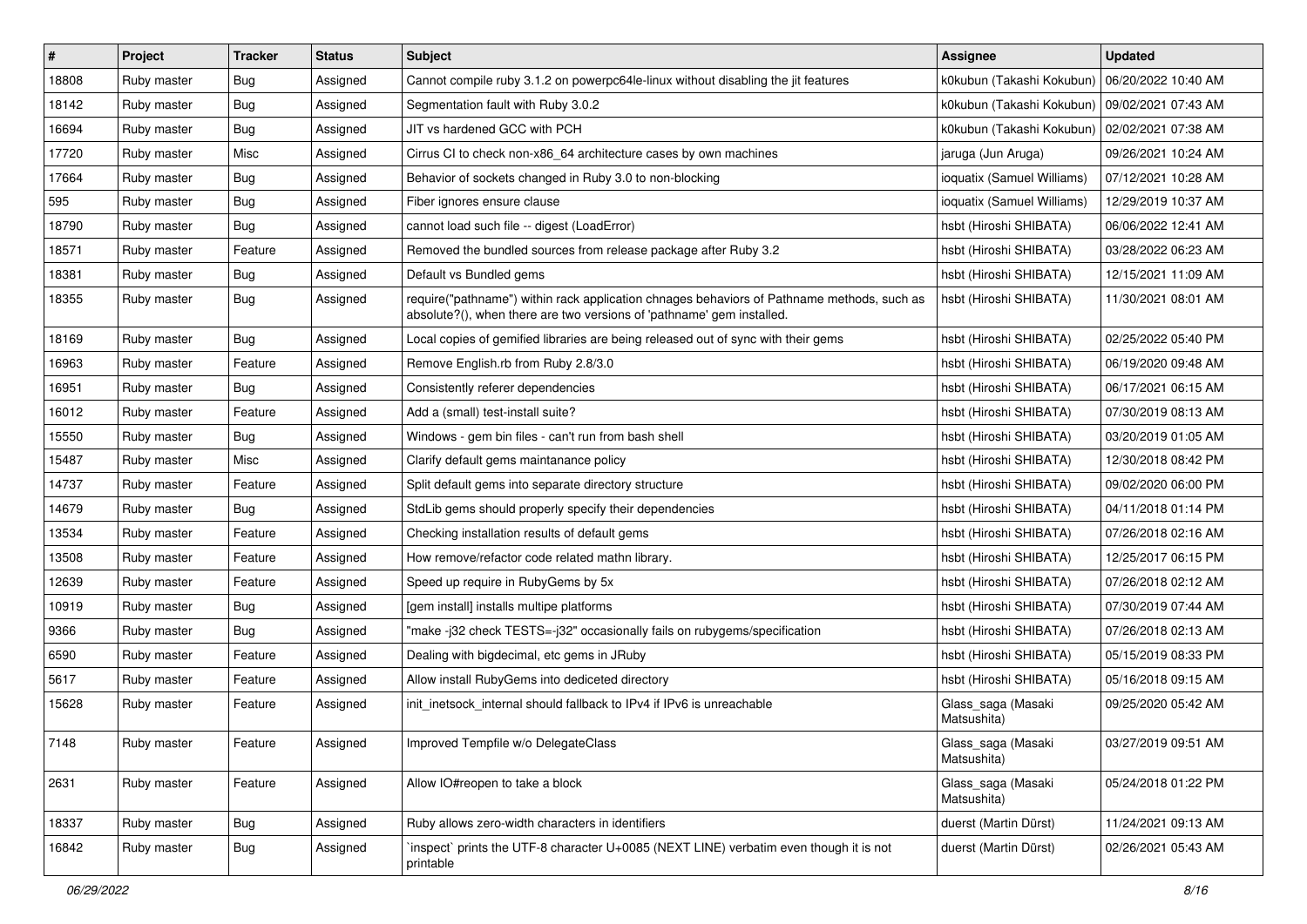| #     | Project     | <b>Tracker</b> | <b>Status</b> | <b>Subject</b>                                                                                              | <b>Assignee</b>       | <b>Updated</b>      |
|-------|-------------|----------------|---------------|-------------------------------------------------------------------------------------------------------------|-----------------------|---------------------|
| 13671 | Ruby master | Bug            | Assigned      | Regexp with lookbehind and case-insensitivity raises RegexpError only on strings with certain<br>characters | duerst (Martin Dürst) | 11/30/2021 04:42 AM |
| 6351  | Ruby master | Bug            | Assigned      | transcode table generator does not support multi characters of Unicode                                      | duerst (Martin Dürst) | 12/25/2017 06:15 PM |
| 18459 | Ruby master | Feature        | Assigned      | IRB autocomplete dropdown colour options                                                                    | aycabta (aycabta .)   | 01/05/2022 02:15 AM |
| 15371 | Ruby master | Feature        | Assigned      | <b>IRB with ARGV</b>                                                                                        | aycabta (aycabta .)   | 02/14/2020 11:35 AM |
| 14917 | Ruby master | Misc           | Assigned      | Add RDoc documents to tar ball                                                                              | aycabta (aycabta .)   | 07/21/2018 09:29 AM |
| 13604 | Ruby master | Feature        | Assigned      | Exposing alternative interface of readline                                                                  | aycabta (aycabta .)   | 01/20/2020 05:34 AM |
| 18450 | Ruby master | Feature        | Assigned      | Force break in prettyprint                                                                                  | akr (Akira Tanaka)    | 12/29/2021 02:02 PM |
| 17297 | Ruby master | Feature        | Assigned      | Feature: Introduce Pathname.mktmpdir                                                                        | akr (Akira Tanaka)    | 08/30/2021 06:51 AM |
| 17296 | Ruby master | Feature        | Assigned      | Feature: Pathname#chmod use FileUtils.chmod instead of File                                                 | akr (Akira Tanaka)    | 08/30/2021 06:51 AM |
| 17295 | Ruby master | Feature        | Assigned      | Feature: Create a directory and file with Pathname#touch                                                    | akr (Akira Tanaka)    | 09/28/2021 01:20 AM |
| 17294 | Ruby master | Feature        | Assigned      | Feature: Allow method chaining with Pathname#mkpath Pathname#rmtree                                         | akr (Akira Tanaka)    | 08/30/2021 06:52 AM |
| 16937 | Ruby master | Feature        | Assigned      | Add DNS over HTTP to Resolv                                                                                 | akr (Akira Tanaka)    | 12/10/2020 09:15 AM |
| 14922 | Ruby master | Feature        | Assigned      | Resolv getaddresses ignores AAAA records for IPv6                                                           | akr (Akira Tanaka)    | 11/13/2020 04:01 AM |
| 14066 | Ruby master | Feature        | Assigned      | Add CAA DNS RR on Resolv                                                                                    | akr (Akira Tanaka)    | 11/10/2017 06:50 AM |
| 13513 | Ruby master | Bug            | Assigned      | Resolv::DNS::Message.decode hangs after detecting truncation in UDP messages                                | akr (Akira Tanaka)    | 03/08/2021 11:35 PM |
| 13047 | Ruby master | Feature        | Assigned      | Use String literal instead of `String#+` for multiline pretty-printing of multiline strings                 | akr (Akira Tanaka)    | 02/22/2017 07:09 AM |
| 12497 | Ruby master | Feature        | Assigned      | GMP version of divmod may be slower                                                                         | akr (Akira Tanaka)    | 08/10/2016 03:11 AM |
| 11322 | Ruby master | Feature        | Assigned      | OpenUri: RuntimeError: HTTP redirection loop                                                                | akr (Akira Tanaka)    | 11/13/2020 03:52 AM |
| 10637 | Ruby master | Feature        | Assigned      | Puppet orchestration on vagrant fails with Error: Non-HTTP proxy URI                                        | akr (Akira Tanaka)    | 09/23/2020 10:23 PM |
| 10459 | Ruby master | Feature        | Assigned      | [PATCH] rfc3339 method for Time                                                                             | akr (Akira Tanaka)    | 05/21/2015 08:14 AM |
| 10129 | Ruby master | Feature        | Assigned      | More descriptive error message for failed net/http requests                                                 | akr (Akira Tanaka)    | 01/05/2018 09:01 PM |
| 8445  | Ruby master | Bug            | Assigned      | IO.open and IO#set_enconding does not support :fallback option                                              | akr (Akira Tanaka)    | 06/14/2022 06:02 AM |
| 7412  | Ruby master | Feature        | Assigned      | Pathname#relative_path_from does not support mixed directory separators on windows                          | akr (Akira Tanaka)    | 01/05/2018 09:00 PM |
| 7362  | Ruby master | Feature        | Assigned      | Adding Pathname#start_with?                                                                                 | akr (Akira Tanaka)    | 12/25/2017 06:15 PM |
| 3608  | Ruby master | Feature        | Assigned      | Enhancing Pathname#each_child to be lazy                                                                    | akr (Akira Tanaka)    | 12/25/2017 06:14 PM |
| 17882 | Ruby master | Bug            | Assigned      | bootstraptest/test_ractor.rb:224 segfaults on Cygwin                                                        | cruby-cygwin          | 05/19/2022 08:20 AM |
| 13999 | Ruby master | Bug            | Assigned      | Cygwin DDD ripper_state_lex.rb DDDDDDD                                                                      | cruby-cygwin          | 05/19/2022 08:20 AM |
| 12506 | Ruby master | <b>Bug</b>     | Assigned      | On cygwin, Feature #5994 does not work                                                                      | cruby-cygwin          | 05/19/2022 08:20 AM |
| 12445 | Ruby master | Bug            | Assigned      | Testing TestIO#test_open_fifo_does_not_block_other_threads results in deadlock on cygwin                    | cruby-cygwin          | 05/19/2022 08:20 AM |
| 12444 | Ruby master | <b>Bug</b>     | Assigned      | Segmentation fault when running TestException#test_machine_stackoverflow on cygwin                          | cruby-cygwin          | 05/19/2022 08:20 AM |
| 12442 | Ruby master | <b>Bug</b>     | Assigned      | TestArgf#test_textmode fails on cygwin                                                                      | cruby-cygwin          | 05/19/2022 08:20 AM |
| 12656 | Ruby master | Feature        | Assigned      | Expand short paths with File.expand_path                                                                    | cruby-windows         | 01/31/2018 02:31 PM |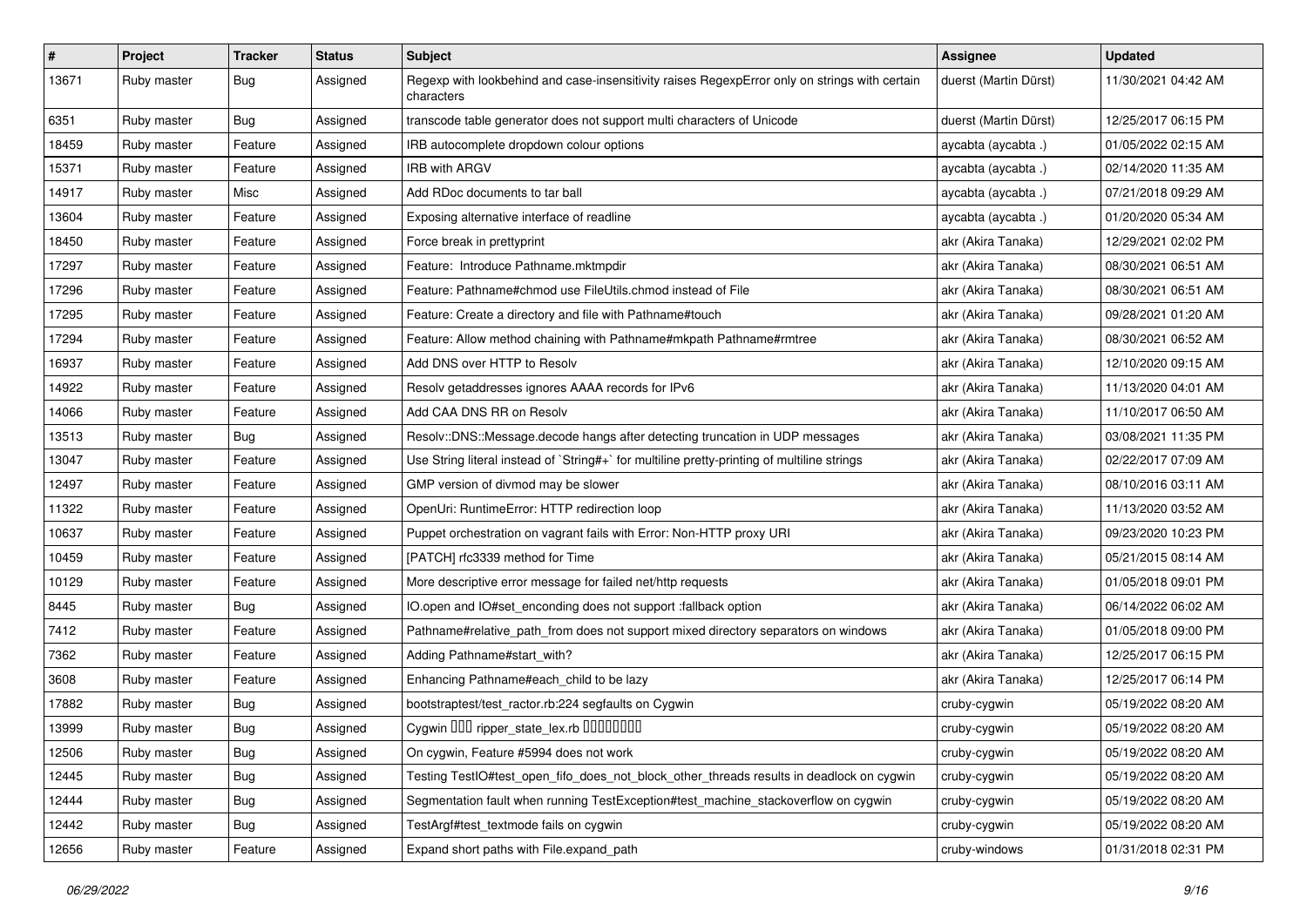| $\vert$ # | Project     | <b>Tracker</b> | <b>Status</b> | <b>Subject</b>                                                                   | <b>Assignee</b> | <b>Updated</b>      |
|-----------|-------------|----------------|---------------|----------------------------------------------------------------------------------|-----------------|---------------------|
| 12040     | Ruby master | Bug            | Assigned      | [Win32] File.stat fails on a mounted volume                                      | cruby-windows   | 02/01/2016 08:13 AM |
| 9944      | Ruby master | <b>Bug</b>     | Assigned      | in ruby for windows in "system" a redirection to append a file works incorrectly | cruby-windows   | 01/05/2018 09:00 PM |
| 8083      | Ruby master | Feature        | Assigned      | Exit status is limited to one-byte values which is invalid for Windows           | cruby-windows   | 03/14/2013 08:26 PM |
| 7968      | Ruby master | Bug            | Assigned      | Poor UDPSocket#send performance in ruby 2.0.0 on windows                         | cruby-windows   | 10/23/2017 12:23 AM |
| 1644      | Ruby master | Feature        | Assigned      | recv on inherited socket wrapped in TCPSocket does not read data, on Windows     | cruby-windows   | 12/10/2020 08:45 AM |
| 18887     | Ruby master | <b>Bug</b>     | Open          | documentation for protected methods                                              |                 | 06/29/2022 08:08 AM |
| 18885     | Ruby master | Feature        | Open          | Long lived fork advisory API (potential Copy on Write optimizations)             |                 | 06/28/2022 01:21 PM |
| 18883     | Ruby master | <b>Bug</b>     | Open          | parse.y: trailing comma cannot coexist with star                                 |                 | 06/28/2022 07:25 AM |
| 18880     | Ruby master | <b>Bug</b>     | Open          | IO#sysread on Windows does not validate arguments                                |                 | 06/26/2022 04:26 PM |
| 18878     | Ruby master | Bug            | Open          | parse.y: Foo::Bar {} is inconsistently rejected                                  |                 | 06/28/2022 03:38 AM |
| 18877     | Ruby master | Bug            | Open          | parse.y: escaped space inconsistently allowed after assignment                   |                 | 06/26/2022 12:57 PM |
| 18842     | Ruby master | Bug            | Open          | Ruby's Resolv library does not handle correctly the `NODATA` case                |                 | 06/19/2022 05:39 PM |
| 18841     | Ruby master | Feature        | Open          | Proposal: autoload_relative                                                      |                 | 06/19/2022 11:22 PM |
| 18840     | Ruby master | Misc           | Open          | Top-level #using and other methods docs                                          |                 | 06/18/2022 07:12 PM |
| 18837     | Ruby master | Bug            | Open          | Not possible to evaluate expression with numbered parameters in it               |                 | 06/17/2022 12:48 PM |
| 18836     | Ruby master | Misc           | Open          | DevMeeting-2022-07-21                                                            |                 | 06/21/2022 10:09 PM |
| 18835     | Ruby master | Feature        | Open          | Add InstructionSequence#type method                                              |                 | 06/16/2022 10:30 PM |
| 18832     | Ruby master | Feature        | Open          | Do not have class/module keywords consider ancestors of Object                   |                 | 06/21/2022 05:50 AM |
| 18831     | Ruby master | Feature        | Open          | Block argument to `yield`                                                        |                 | 06/18/2022 03:12 AM |
| 18826     | Ruby master | Bug            | Open          | Symbol#to_proc inconsistent, sometimes calls private methods                     |                 | 06/16/2022 07:27 AM |
| 18825     | Ruby master | Feature        | Open          | Specialized instruction for "array literal + `.hash`"                            |                 | 06/14/2022 05:24 PM |
| 18822     | Ruby master | Feature        | Open          | Ruby lack a proper method to percent-encode strings for URIs (RFC 3986)          |                 | 06/09/2022 02:42 PM |
| 18821     | Ruby master | Feature        | Open          | Expose Pattern Matching interfaces in core classes                               |                 | 06/09/2022 07:24 AM |
| 18816     | Ruby master | Bug            | Open          | Ractor segfaulting MacOS 12.4 (aarch64 / M1 processor)                           |                 | 06/13/2022 01:46 PM |
| 18815     | Ruby master | Feature        | Open          | instance_{eval,exec} vs Proc#>>                                                  |                 | 06/02/2022 05:17 PM |
| 18814     | Ruby master | Feature        | Open          | Ractor: add method to query incoming message queue size                          |                 | 06/02/2022 11:59 AM |
| 18812     | Ruby master | Feature        | Open          | Add ability to trace exit locations for YJIT                                     |                 | 06/01/2022 02:42 PM |
| 18809     | Ruby master | Feature        | Open          | Add Numeric#ceildiv                                                              |                 | 06/21/2022 06:21 PM |
| 18805     | Ruby master | Bug            | Open          | IO::Buffer is inconsistent when returning a string from an empty buffer          |                 | 05/25/2022 12:45 PM |
| 18804     | Ruby master | Bug            | Open          | Invalid line number for putnil instruction                                       |                 | 05/25/2022 09:22 AM |
| 18799     | Ruby master | Bug            | Open          | Refinement#import_methods vs attr_reader                                         |                 | 05/25/2022 06:50 AM |
| 18798     | Ruby master | Feature        | Open          | 'UnboundMethod#==' with inherited classes                                        |                 | 05/25/2022 12:32 AM |
| 18797     | Ruby master | Bug            | Open          | Third argument to Regexp.new is a bit broken                                     |                 | 05/23/2022 10:11 AM |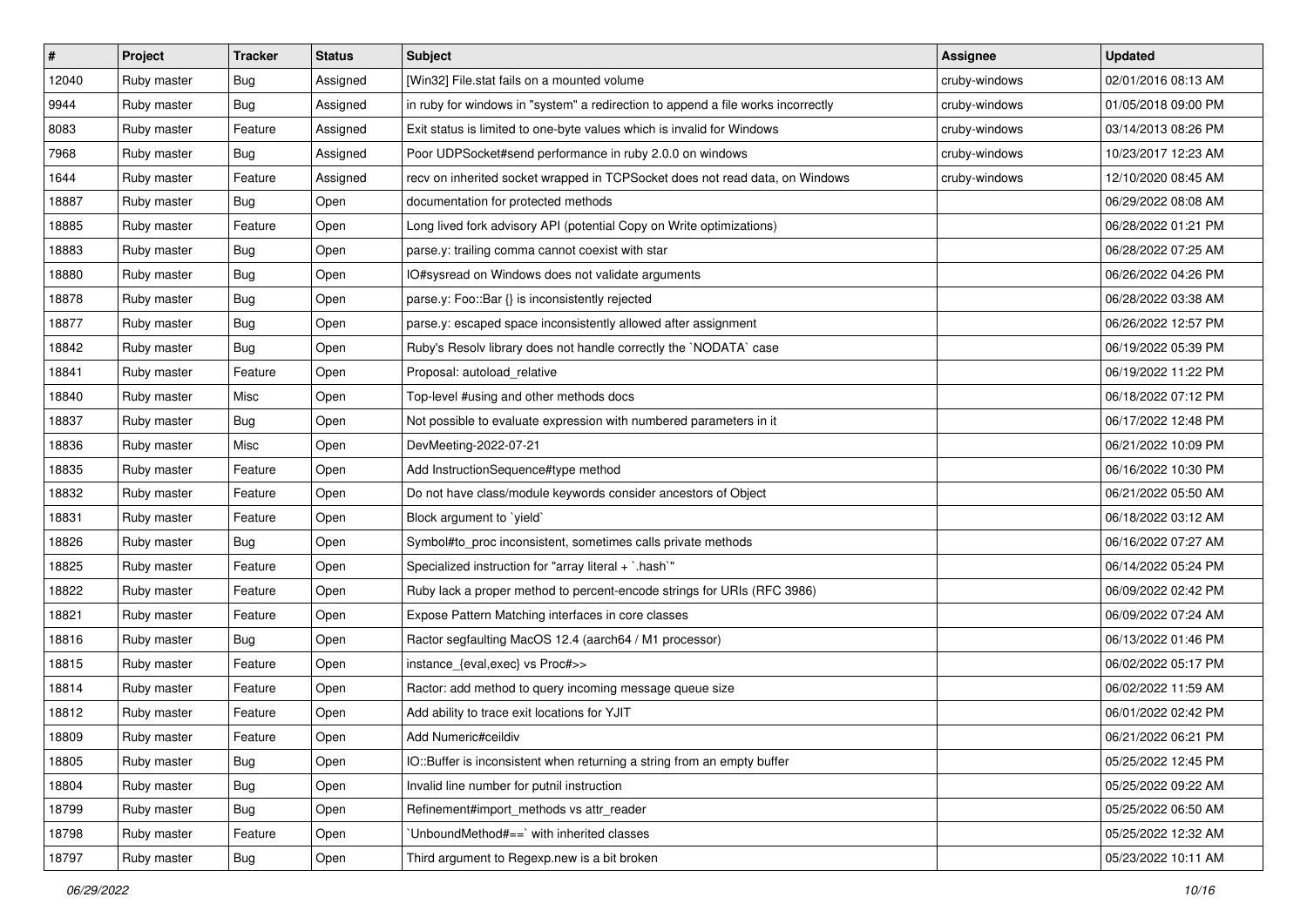| #     | Project     | Tracker    | <b>Status</b> | Subject                                                                                                            | Assignee | <b>Updated</b>      |
|-------|-------------|------------|---------------|--------------------------------------------------------------------------------------------------------------------|----------|---------------------|
| 18796 | Ruby master | Bug        | Open          | GC compaction gets stuck on Mac OS when a debugger is attached                                                     |          | 06/08/2022 08:25 AM |
| 18795 | Ruby master | Bug        | Open          | Verbose GC debug output with -DRGENGC_DEBUG=5 causes a crash                                                       |          | 06/08/2022 08:24 AM |
| 18794 | Ruby master | <b>Bug</b> | Open          | Windows ucrt - intermittent SEGV TestObjSpace#test_reachable_objects_during_iteration                              |          | 05/20/2022 05:19 PM |
| 18789 | Ruby master | Bug        | Open          | make test-bundled-gems failed after make install                                                                   |          | 05/18/2022 01:01 AM |
| 18784 | Ruby master | <b>Bug</b> | Open          | `FileUtils.rm_f` and `FileUtils.rm_rf` should not mask exceptions                                                  |          | 05/16/2022 09:04 AM |
| 18783 | Ruby master | Bug        | Open          | OptionParser should recognize "-" as an optional argument                                                          |          | 05/19/2022 12:15 AM |
| 18782 | Ruby master | <b>Bug</b> | Open          | Race conditions in autoload when loading the same feature with multiple threads.                                   |          | 05/18/2022 09:22 PM |
| 18780 | Ruby master | Bug        | Open          | Incorrect binding receiver for C API rb_eval_string()                                                              |          | 06/15/2022 12:14 AM |
| 18776 | Ruby master | Feature    | Open          | <b>Object Shapes</b>                                                                                               |          | 05/13/2022 01:11 AM |
| 18774 | Ruby master | Feature    | Open          | Add Queue#pop(timeout:)                                                                                            |          | 05/20/2022 12:27 AM |
| 18770 | Ruby master | Bug        | Open          | Inconsistent behavior of IO/StringIO's each methods when called with nil as a separator, limit<br>and chomp: true  |          | 06/06/2022 05:38 PM |
| 18768 | Ruby master | Bug        | Open          | Inconsistent behavior of IO, StringIO and String each_line methods when return paragraph and<br>chomp: true passed |          | 06/10/2022 03:46 PM |
| 18767 | Ruby master | Bug        | Open          | IO.foreach hangs up when passes limit=0                                                                            |          | 06/18/2022 02:56 AM |
| 18764 | Ruby master | Bug        | Open          | Build Error when Using msys2-mingw64 and Ruby 3.2                                                                  |          | 05/10/2022 06:48 AM |
| 18763 | Ruby master | Bug        | Open          | The configure option "--with-openssl-dir" has lower precedence than pkg-config                                     |          | 05/11/2022 11:39 AM |
| 18762 | Ruby master | Feature    | Open          | Add an Array#undigits that compliments Integer#digits                                                              |          | 05/03/2022 08:08 PM |
| 18760 | Ruby master | <b>Bug</b> | Open          | Ractors vs "skynet" microbenchmark                                                                                 |          | 05/02/2022 11:36 PM |
| 18759 | Ruby master | Bug        | Open          | snapshot-ruby_2_7: test failure on macos-12                                                                        |          | 04/28/2022 12:18 AM |
| 18758 | Ruby master | Bug        | Open          | Ruby fails to build on M1 Mac when x86 Homebrew is installed                                                       |          | 04/28/2022 03:19 PM |
| 18757 | Ruby master | Feature    | Open          | Introduce %R percent literal for anchored regular expression patterns                                              |          | 04/27/2022 05:30 PM |
| 18751 | Ruby master | Bug        | Open          | Regression on master for Method#== when comparing public with private method                                       |          | 05/18/2022 01:27 AM |
| 18743 | Ruby master | Bug        | Open          | Enumerator#next / peek re-use each others stacktraces                                                              |          | 04/19/2022 02:42 PM |
| 18740 | Ruby master | Bug        | Open          | Use of rightward assignment changes line number needed for line-targeted TracePoint                                |          | 04/27/2022 09:56 AM |
| 18738 | Ruby master | <b>Bug</b> | Open          | IRB can't recognize heredoc after words                                                                            |          | 04/18/2022 12:00 AM |
| 18737 | Ruby master | Bug        | Open          | Windows 'require' is case independent                                                                              |          | 04/22/2022 06:18 PM |
| 18736 | Ruby master | Feature    | Open          | self-p for method chain                                                                                            |          | 04/15/2022 11:09 AM |
| 18733 | Ruby master | Bug        | Open          | Ruby GC problems cause performance issue with Ractor                                                               |          | 04/15/2022 09:13 AM |
| 18731 | Ruby master | <b>Bug</b> | Open          | Parallel test-all sometimes does not run at all some tests                                                         |          | 04/23/2022 12:58 PM |
| 18725 | Ruby master | Misc       | Open          | IO#write and IO#wait_writable block for write pipe if read pipe is closed in other thread on<br>OpenBSD            |          | 04/13/2022 11:20 PM |
| 18690 | Ruby master | Feature    | Open          | Allow `Kernel#then` to take arguments                                                                              |          | 05/10/2022 06:16 PM |
| 18686 | Ruby master | Bug        | Open          | Regexp supporting unexpected age properties in Ruby < 3.2                                                          |          | 04/08/2022 06:52 PM |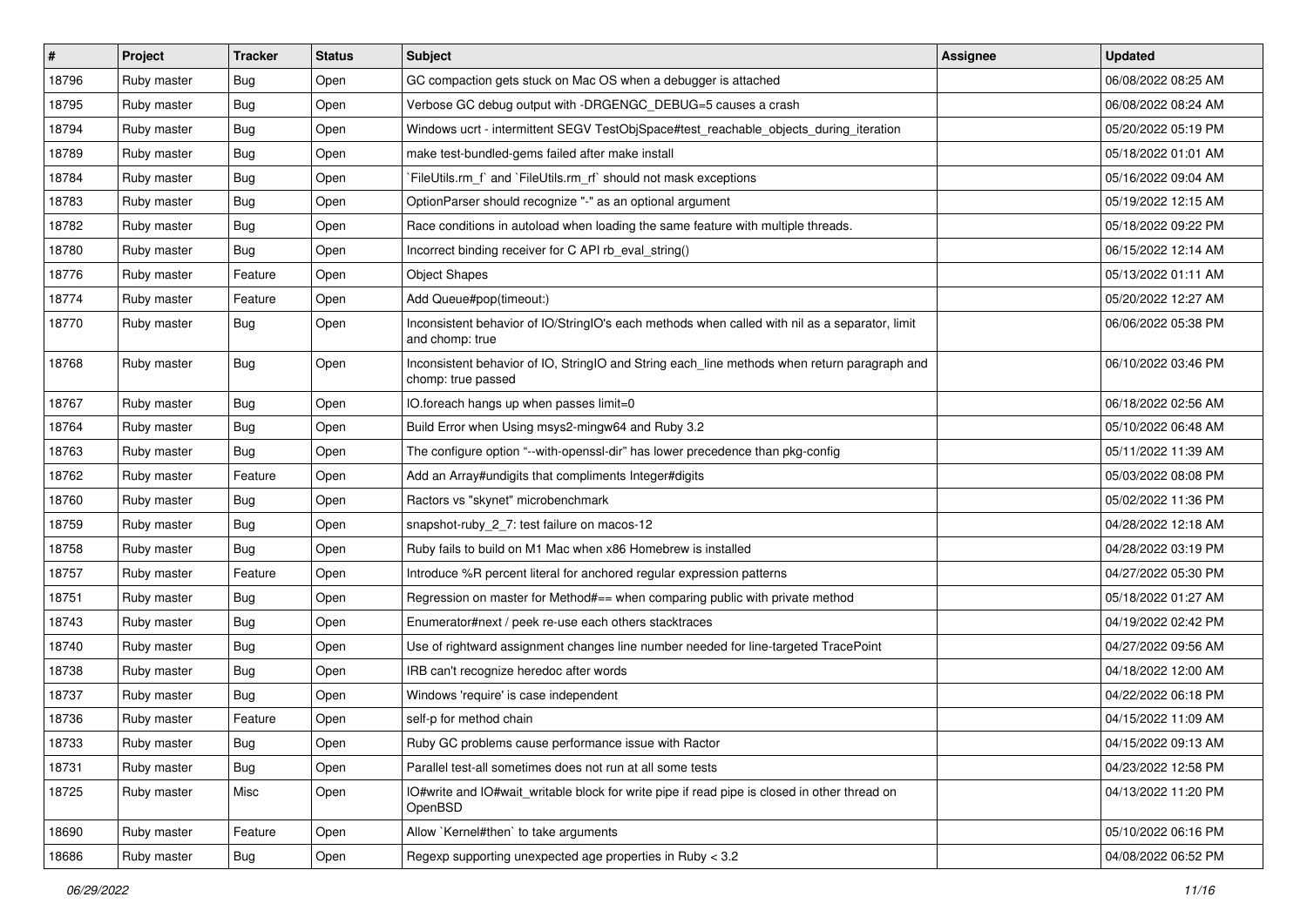| $\sharp$ | Project     | <b>Tracker</b> | <b>Status</b> | Subject                                                                                   | <b>Assignee</b> | <b>Updated</b>      |
|----------|-------------|----------------|---------------|-------------------------------------------------------------------------------------------|-----------------|---------------------|
| 18685    | Ruby master | Feature        | Open          | Enumerator.product: Cartesian product of enumerables                                      |                 | 04/26/2022 07:02 AM |
| 18683    | Ruby master | Feature        | Open          | Allow to create hashes with a specific capacity.                                          |                 | 04/22/2022 02:34 PM |
| 18678    | Ruby master | Bug            | Open          | Crash on Mac - vm_call0_cfunc_with_frame                                                  |                 | 05/26/2022 05:40 PM |
| 18675    | Ruby master | Feature        | Open          | Add new exception class for resolv timeouts                                               |                 | 04/01/2022 11:22 PM |
| 18674    | Ruby master | Bug            | Open          | Build failure `make up` with WSL2                                                         |                 | 04/01/2022 08:51 AM |
| 18668    | Ruby master | Feature        | Open          | Merge `io-nonblock` gems into core                                                        |                 | 04/21/2022 10:02 AM |
| 18661    | Ruby master | Bug            | Open          | Net::HTTP behavior changed between 2.6 and 3.1 on windows.                                |                 | 03/25/2022 01:57 PM |
| 18659    | Ruby master | Feature        | Open          | Create a Binding at the time of an exception and make it available to Rescue              |                 | 03/25/2022 10:55 AM |
| 18657    | Ruby master | Bug            | Open          | IRB raises exception when stdout is a pipe                                                |                 | 06/08/2022 03:34 PM |
| 18647    | Ruby master | Feature        | Open          | Non-recursive option for iseq-targeted Tracepoints in ruby 2.6+                           |                 | 03/18/2022 09:41 AM |
| 18644    | Ruby master | Feature        | Open          | Coerce anything callable to a Proc                                                        |                 | 06/18/2022 05:28 PM |
| 18642    | Ruby master | Feature        | Open          | Named ripper fields                                                                       |                 | 05/12/2022 01:37 PM |
| 18640    | Ruby master | Feature        | Open          | default empty string argument for `String#sub` and `String#sub!`, e.g. `"hello".sub("I")` |                 | 03/19/2022 02:33 AM |
| 18630    | Ruby master | Feature        | Open          | Introduce general `IO#timeout` and `IO#timeout=`for all (non-)blocking operations.        |                 | 04/21/2022 09:36 AM |
| 18622    | Ruby master | Bug            | Open          | const_get still looks in Object, while lexical constant lookup no longer does             |                 | 04/22/2022 11:26 AM |
| 18617    | Ruby master | Feature        | Open          | Allow multiples keys in Hash#[] acting like Hash#dig                                      |                 | 03/10/2022 01:36 PM |
| 18616    | Ruby master | Bug            | Open          | Error with clang(1) on MacOS due to _declspec()                                           |                 | 03/09/2022 10:50 AM |
| 18608    | Ruby master | Bug            | Open          | `require': cannot load such file -- ripper (LoadError) after `make distclean`             |                 | 05/27/2022 04:10 AM |
| 18605    | Ruby master | Bug            | Open          | Fails to run on (newer) 32bit Windows with ucrt                                           |                 | 04/01/2022 07:52 AM |
| 18603    | Ruby master | Feature        | Open          | Allow syntax like obj.method(arg)=value                                                   |                 | 02/27/2022 05:04 PM |
| 18597    | Ruby master | Feature        | Open          | Strings need a named method like `dup` that doesn't duplicate if receiver is mutable      |                 | 02/26/2022 11:56 PM |
| 18594    | Ruby master | Feature        | Open          | Add a #to_h method on URI::Generic                                                        |                 | 03/31/2022 01:18 PM |
| 18593    | Ruby master | Feature        | Open          | Add back URI.escape                                                                       |                 | 02/18/2022 07:45 PM |
| 18587    | Ruby master | Misc           | Open          | What was the reason behind Ruby choosing SipHash for Hash?                                |                 | 02/17/2022 12:02 AM |
| 18583    | Ruby master | Feature        | Open          | Pattern-matching: API for custom unpacking strategies?                                    |                 | 03/17/2022 01:10 PM |
| 18580    | Ruby master | Bug            | Open          | Range#include? inconsistency for beginless String ranges                                  |                 | 03/09/2022 10:22 PM |
| 18576    | Ruby master | Feature        | Open          | Rename `ASCII-8BIT` encoding to `BINARY`                                                  |                 | 03/17/2022 03:06 PM |
| 18573    | Ruby master | Feature        | Open          | Object#pack1                                                                              |                 | 02/08/2022 08:51 AM |
| 18568    | Ruby master | Feature        | Open          | Explore lazy RubyGems boot to reduce need for --disable-gems                              |                 | 02/17/2022 07:15 AM |
| 18559    | Ruby master | Feature        | Open          | Allocation tracing: Objects created by the parser are attributed to Kernel.require        |                 | 06/28/2022 12:21 PM |
| 18554    | Ruby master | Feature        | Open          | Move unicode_normalize to a default gem                                                   |                 | 01/31/2022 05:51 PM |
| 18551    | Ruby master | Feature        | Open          | Make Range#reverse_each to raise an exception if endless                                  |                 | 01/28/2022 11:13 PM |
| 18518    | Ruby master | Bug            | Open          | NoMemoryError + [FATAL] failed to allocate memory for twice 1 << large                    |                 | 01/28/2022 01:40 PM |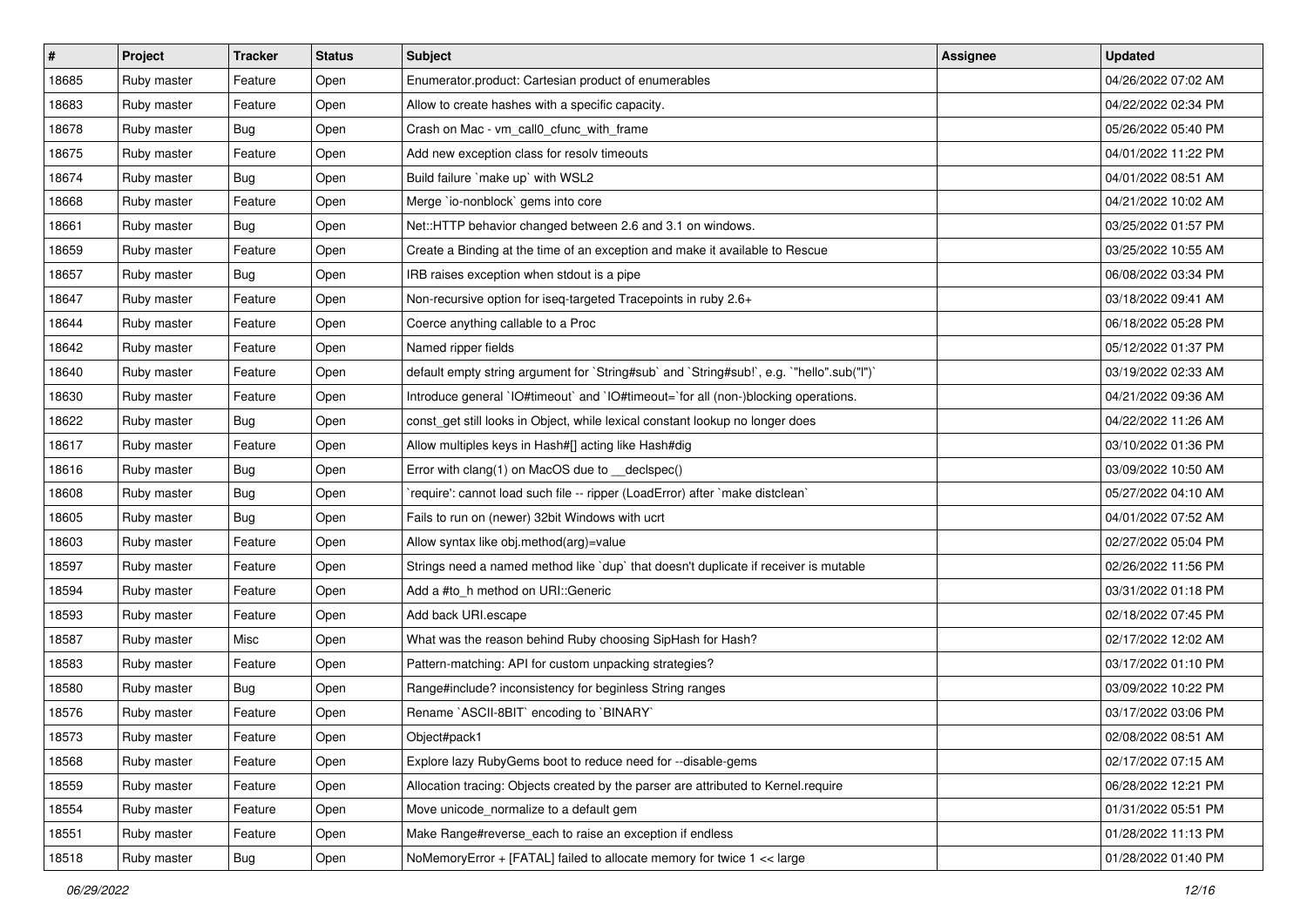| $\pmb{\#}$ | Project     | <b>Tracker</b> | <b>Status</b> | Subject                                                                                                        | Assignee | <b>Updated</b>      |
|------------|-------------|----------------|---------------|----------------------------------------------------------------------------------------------------------------|----------|---------------------|
| 18515      | Ruby master | Feature        | Open          | Add Range#reverse_each implementation for performance                                                          |          | 01/31/2022 02:23 AM |
| 18510      | Ruby master | Bug            | Open          | Unexpected waiting for console when starting ruby on windows                                                   |          | 01/23/2022 02:53 PM |
| 18507      | Ruby master | <b>Bug</b>     | Open          | Incorrect target_os detection in configure script                                                              |          | 01/25/2022 08:57 AM |
| 18506      | Ruby master | Bug            | Open          | make and make install rebuild items every time unnecessarily - sometimes causing races in<br>parallel installs |          | 01/21/2022 01:46 PM |
| 18498      | Ruby master | Feature        | Open          | Introduce a public WeakKeysMap that compares by equality                                                       |          | 02/20/2022 04:06 PM |
| 18494      | Ruby master | Feature        | Open          | [RFC] ENV["RUBY_GC_"]= changes GC parameters dynamically                                                       |          | 01/17/2022 11:15 PM |
| 18492      | Ruby master | <b>Bug</b>     | Open          | 'rb_rescue2' inside 'rb_protect' segfaults on Windows                                                          |          | 01/14/2022 03:17 PM |
| 18478      | Ruby master | Feature        | Open          | Module#constant_pairs                                                                                          |          | 01/11/2022 07:55 PM |
| 18477      | Ruby master | Feature        | Open          | Float#sqrt and Integer#sqrt                                                                                    |          | 01/11/2022 07:34 PM |
| 18476      | Ruby master | <b>Bug</b>     | Open          | Call to require stuck forever after receiving EAGAIN on writev when running with zeus                          |          | 02/28/2022 02:55 PM |
| 18473      | Ruby master | <b>Bug</b>     | Open          | Raw data in Socket:: Option#inspect on Amazon Linux 2                                                          |          | 01/11/2022 02:13 PM |
| 18472      | Ruby master | <b>Bug</b>     | Open          | rb_w32_map_errno is not found on Ruby-3.1.0                                                                    |          | 01/13/2022 09:59 AM |
| 18463      | Ruby master | Feature        | Open          | Random number generation with xoshiro                                                                          |          | 02/13/2022 09:12 AM |
| 18462      | Ruby master | Feature        | Open          | Proposal to merge WASI based WebAssembly support                                                               |          | 03/24/2022 03:05 AM |
| 18457      | Ruby master | <b>Bug</b>     | Open          | ruby 2.7.5 fiddle/types.rb use uint32_t but fiddle/cparser.rb lacks uint32_t                                   |          | 01/03/2022 01:00 PM |
| 18456      | Ruby master | Bug            | Open          | rdoc non-determinism: module includes can be added once or twice to generated .ri                              |          | 01/01/2022 11:16 PM |
| 18455      | Ruby master | Bug            | Open          | IO#close` has poor performance and difficult to understand semantics.                                          |          | 04/04/2022 02:02 AM |
| 18454      | Ruby master | <b>Bug</b>     | Open          | YJIT slowing down key Discourse benchmarks                                                                     |          | 01/04/2022 08:45 AM |
| 18444      | Ruby master | Bug            | Open          | Trapped TSTP causes a locking deadlock in 3.0.3 onward                                                         |          | 05/26/2022 10:29 PM |
| 18440      | Ruby master | Feature        | Open          | YJIT is enabled if any YJIT tuning options are set                                                             |          | 12/30/2021 08:17 PM |
| 18438      | Ruby master | Feature        | Open          | Add `Exception#additional_message` to show additional error information                                        |          | 02/07/2022 02:55 AM |
| 18435      | Ruby master | Bug            | Open          | Calling `protected` on ancestor method changes result of `instance_methods(false)`                             |          | 06/09/2022 10:23 AM |
| 18429      | Ruby master | <b>Bug</b>     | Open          | Configure ruby-3.0.3 on Solaris 10 Unknown keyword 'URL' in './ruby.tmp.pc'                                    |          | 01/18/2022 09:15 PM |
| 18423      | Ruby master | Feature        | Open          | Installing stable versions like 3.0.3 from source generates fatal error by make                                |          | 12/23/2021 11:44 PM |
| 18420      | Ruby master | Misc           | Open          | Question about how to handle IO.pipe reader and writer when forking                                            |          | 12/22/2021 12:04 AM |
| 18418      | Ruby master | Feature        | Open          | Add Net::HTTP#security_level=                                                                                  |          | 12/19/2021 11:58 AM |
| 18413      | Ruby master | <b>Bug</b>     | Open          | Segfault in `ripper/lexer.rb`                                                                                  |          | 12/17/2021 04:49 PM |
| 18412      | Ruby master | Bug            | Open          | Segfault in test_ractor.rb                                                                                     |          | 12/17/2021 04:23 AM |
| 18411      | Ruby master | Feature        | Open          | Introduce `Fiber.blocking` for disabling scheduler.                                                            |          | 12/23/2021 05:10 PM |
| 18410      | Ruby master | Feature        | Open          | Proposal to make inspect include underscores on numerics                                                       |          | 12/16/2021 09:07 AM |
| 18404      | Ruby master | Misc           | Open          | 3.1 documentation problems tracking ticket                                                                     |          | 12/24/2021 03:59 PM |
| 18402      | Ruby master | Feature        | Open          | <b>Argument Labels</b>                                                                                         |          | 01/31/2022 06:14 PM |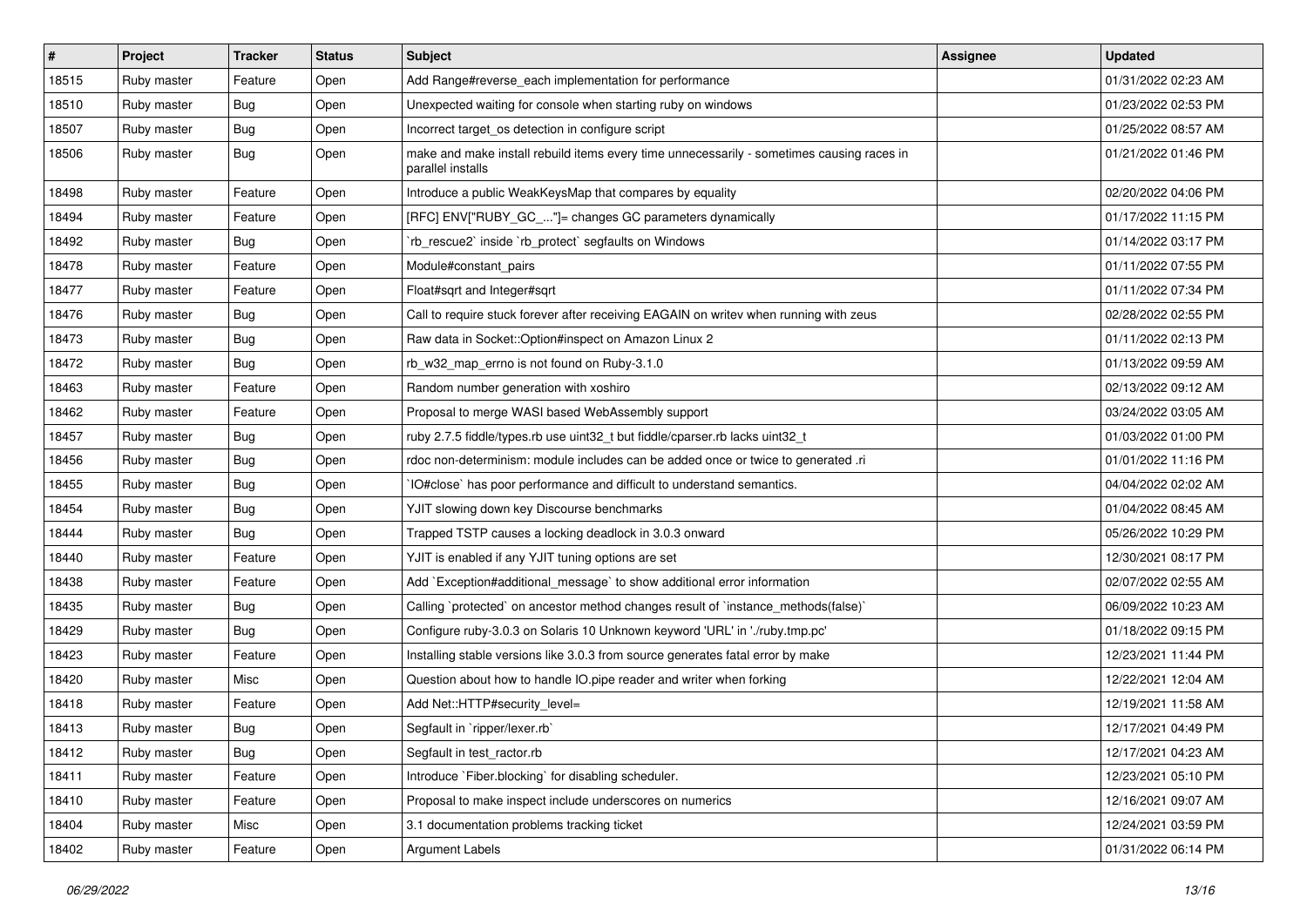| $\vert$ # | <b>Project</b> | <b>Tracker</b> | <b>Status</b> | Subject                                                                                                                                                               | Assignee | <b>Updated</b>      |
|-----------|----------------|----------------|---------------|-----------------------------------------------------------------------------------------------------------------------------------------------------------------------|----------|---------------------|
| 18401     | Ruby master    | Feature        | Open          | Rework `require_relative` to add the "current path" on `\$LOAD_PATH`                                                                                                  |          | 12/09/2021 05:41 PM |
| 18396     | Ruby master    | Bug            | Open          | An unexpected "hash value omission" syntax error when without parentheses call expr follows                                                                           |          | 03/29/2022 09:58 PM |
| 18395     | Ruby master    | Feature        | Open          | Introduce Array#subtract! for performance                                                                                                                             |          | 12/08/2021 04:42 PM |
| 18393     | Ruby master    | Bug            | Open          | TestReadline#test interrupt in other thread fails on armv7hl                                                                                                          |          | 12/07/2021 02:03 PM |
| 18384     | Ruby master    | Feature        | Open          | Pattern Match Object                                                                                                                                                  |          | 05/07/2022 06:01 PM |
| 18380     | Ruby master    | Bug            | Open          | TestAddressResolve#test_socket_getnameinfo_domain_blocking test failures                                                                                              |          | 12/21/2021 04:22 PM |
| 18379     | Ruby master    | Bug            | Open          | [CI] Windows mingw/ucrt - test-all timeout failures                                                                                                                   |          | 12/02/2021 02:23 AM |
| 18376     | Ruby master    | Feature        | Open          | Version comparison API                                                                                                                                                |          | 12/30/2021 10:33 AM |
| 18369     | Ruby master    | Feature        | Open          | users.detect(:name, "Dorian") as shorthand for users.detect {  user  user.name == "Dorian" }                                                                          |          | 12/03/2021 02:23 PM |
| 18368     | Ruby master    | Feature        | Open          | Range#step semantics for non-Numeric ranges                                                                                                                           |          | 02/02/2022 03:42 PM |
| 18360     | Ruby master    | Feature        | Open          | <b>PrettyPrint enhancements</b>                                                                                                                                       |          | 11/24/2021 12:15 AM |
| 18359     | Ruby master    | Bug            | Open          | [Windows MinGW] warning Please include winsock2.h before windows.h                                                                                                    |          | 11/23/2021 05:07 PM |
| 18357     | Ruby master    | Feature        | Open          | Proposal: stop raising when block passed to IO#each_* closes the IO                                                                                                   |          | 11/22/2021 09:03 PM |
| 18352     | Ruby master    | Misc           | Open          | What is the Hash#grep expected?                                                                                                                                       |          | 11/28/2021 10:39 PM |
| 18338     | Ruby master    | Bug            | Open          | Encoding.default_external = Encoding::UTF_16BE may add a wrongly-encoded string to<br><b>\$LOADED FEATURES</b>                                                        |          | 11/15/2021 07:32 AM |
| 18334     | Ruby master    | Feature        | Open          | ENV#to_h returns a new Hash object but Hash#to_h does not, which can cause<br>inconsistencies                                                                         |          | 11/17/2021 05:46 PM |
| 18332     | Ruby master    | Feature        | Open          | a ? b                                                                                                                                                                 |          | 12/29/2021 04:38 AM |
| 18331     | Ruby master    | Feature        | Open          | Kernel.#Time                                                                                                                                                          |          | 11/13/2021 12:41 PM |
| 18296     | Ruby master    | Feature        | Open          | Custom exception formatting should override `Exception#full_message`.                                                                                                 |          | 12/15/2021 08:49 PM |
| 18291     | Ruby master    | Feature        | Open          | When use $=\sim$ with named group, if regex is on the right side, variable not defined.                                                                               |          | 11/06/2021 12:36 PM |
| 18286     | Ruby master    | Bug            | Open          | Universal arm64/x86_84 binary built on an x86_64 machine segfaults/is killed on arm64                                                                                 |          | 05/26/2022 09:45 PM |
| 18285     | Ruby master    | Feature        | Open          | NoMethodError#message uses a lot of CPU/is really expensive to call                                                                                                   |          | 01/30/2022 12:45 PM |
| 18281     | Ruby master    | Bug            | Open          | Ruby 3.1.0: gem uninstall -alx fails to uninstall debug                                                                                                               |          | 06/16/2022 01:08 AM |
| 18269     | Ruby master    | Bug            | Open          | trace_opt_not and trace_opt_regexpmatch2 insns are indistinguishable                                                                                                  |          | 11/12/2021 07:44 AM |
| 18265     | Ruby master    | Feature        | Open          | Self-contained one-binary feature which discuss on ruby kaigi 2021 day 2, $\mathbb I$ Ruby Committers<br>vs the World / CRuby Committers <sup>[]</sup>                |          | 10/24/2021 04:11 PM |
| 18262     | Ruby master    | Feature        | Open          | Enumerator::Lazy#partition                                                                                                                                            |          | 11/20/2021 10:17 AM |
| 18259     | Ruby master    | Feature        | Open          | Support quarter spec %q in Time#strftime                                                                                                                              |          | 10/21/2021 12:15 PM |
| 18257     | Ruby master    | <b>Bug</b>     | Open          | rb_mRubyVMFrozenCore is broken by GC run                                                                                                                              |          | 02/10/2022 12:36 PM |
| 18256     | Ruby master    | Feature        | Open          | Change the canonical name of Thread::Mutex, Thread::Queue, Thread::SizedQueue and<br>Thread::ConditionVariable to just Mutex, Queue, SizedQueue and ConditionVariable |          | 10/20/2021 10:59 PM |
| 18255     | Ruby master    | Bug            | Open          | ioctl zeroes the last buffer byte                                                                                                                                     |          | 10/25/2021 08:13 AM |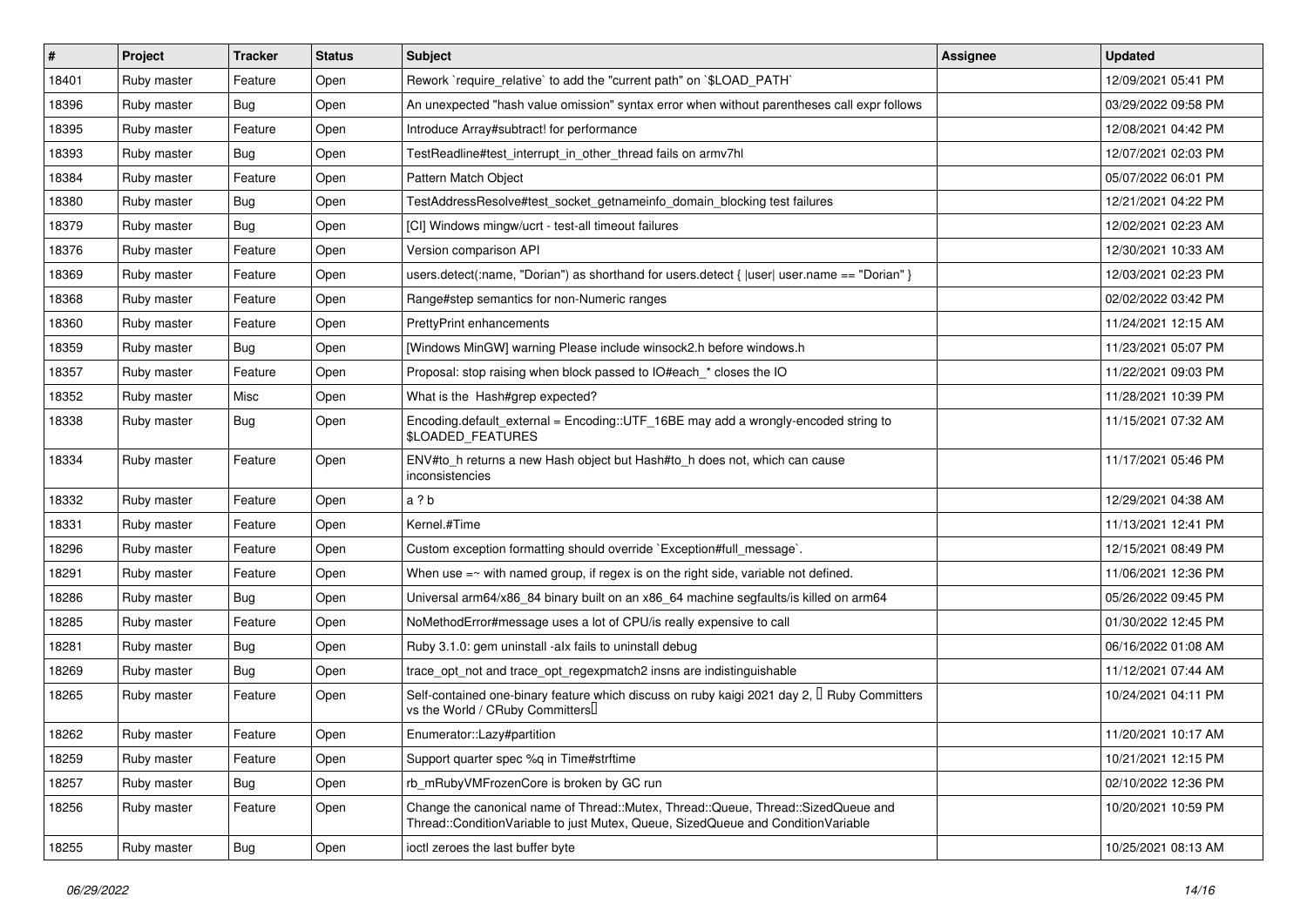| $\vert$ # | <b>Project</b> | <b>Tracker</b> | <b>Status</b> | Subject                                                                                                                    | <b>Assignee</b> | <b>Updated</b>      |
|-----------|----------------|----------------|---------------|----------------------------------------------------------------------------------------------------------------------------|-----------------|---------------------|
| 18248     | Ruby master    | Misc           | Open          | Add Feature Triaging Guide                                                                                                 |                 | 10/12/2021 03:21 PM |
| 18247     | Ruby master    | Bug            | Open          | weird results for `Array#slice` or `Array#[]` with argument of type<br>`Enumerator::ArithmeticSequence`                    |                 | 03/30/2022 11:05 PM |
| 18242     | Ruby master    | Feature        | Open          | Parser makes multiple assignment sad in confusing way                                                                      |                 | 10/09/2021 07:58 AM |
| 18228     | Ruby master    | Feature        | Open          | Add a 'timeout' option to 'IO.copy_stream'                                                                                 |                 | 10/01/2021 05:10 AM |
| 18186     | Ruby master    | Bug            | Open          | SEGV with system command - MinGW?                                                                                          |                 | 09/22/2021 03:20 PM |
| 18181     | Ruby master    | Feature        | Open          | Introduce Enumerable#min_with_value, max_with_value, and minmax_with_value                                                 |                 | 01/25/2022 07:33 AM |
| 18179     | Ruby master    | Feature        | Open          | Add Math methods to Numeric                                                                                                |                 | 03/24/2022 02:54 PM |
| 18168     | Ruby master    | Feature        | Open          | Add ActiveSupport deep_transform_values to Ruby                                                                            |                 | 09/15/2021 05:29 AM |
| 18162     | Ruby master    | Feature        | Open          | Shorthand method Proc#isolate to create isolated proc objects                                                              |                 | 09/13/2021 02:33 AM |
| 18152     | Ruby master    | Bug            | Open          | Fix theoretical bug with signals $+$ qsort                                                                                 |                 | 09/08/2021 03:38 PM |
| 18151     | Ruby master    | Feature        | Open          | Incorrect Resolv result when DNS server is unreachable                                                                     |                 | 09/18/2021 12:22 AM |
| 18150     | Ruby master    | Misc           | Open          | Proposal: Deprecate leading zero syntax to declare octals, since it's extremely confusing (and<br>Python 3 removed it too) |                 | 09/04/2021 03:21 AM |
| 18146     | Ruby master    | Feature        | Open          | Add 'delete_prefix' and 'delete_suffix' to 'Pathname'                                                                      |                 | 09/03/2021 04:59 AM |
| 18144     | Ruby master    | Bug            | Open          | Timeout not working while regular expression match is running                                                              |                 | 09/02/2021 07:08 AM |
| 18137     | Ruby master    | Feature        | Open          | A new method to check Proc is isolated or not                                                                              |                 | 10/27/2021 07:30 AM |
| 18136     | Ruby master    | Feature        | Open          | take while after                                                                                                           |                 | 01/28/2022 06:23 AM |
| 18135     | Ruby master    | Feature        | Open          | Introduce Enumerable#detect only                                                                                           |                 | 09/02/2021 05:44 PM |
| 18132     | Ruby master    | Bug            | Open          | TODO: fix ccan/list thread safety                                                                                          |                 | 01/02/2022 08:22 AM |
| 18131     | Ruby master    | Bug            | Open          | addr2line.c: Some inlined functions mistakenly shown                                                                       |                 | 08/24/2021 07:59 PM |
| 18129     | Ruby master    | Bug            | Open          | Ractor-incompatible global variables can be accessed through alias                                                         |                 | 08/23/2021 10:08 PM |
| 18127     | Ruby master    | Feature        | Open          | Ractor-local version of Singleton                                                                                          |                 | 11/09/2021 02:45 PM |
| 18083     | Ruby master    | Feature        | Open          | Capture error in ensure block.                                                                                             |                 | 10/21/2021 01:00 PM |
| 18082     | Ruby master    | Misc           | Open          | FileUtils.remove_entry_secure has inconsistent document                                                                    |                 | 08/17/2021 04:26 PM |
| 18080     | Ruby master    | <b>Bug</b>     | Open          | Syntax error on one-line pattern matching                                                                                  |                 | 08/18/2021 12:38 AM |
| 18073     | Ruby master    | <b>Bug</b>     | Open          | test/ruby/test_jit.rb: "error: invalid use of '__builtin_va_arg_pack ()"' on Ruby 2.7.4 on gcc 4.8.5                       |                 | 12/03/2021 03:04 PM |
| 18070     | Ruby master    | Feature        | Open          | `attr` should be removed                                                                                                   |                 | 08/09/2021 05:51 PM |
| 18069     | Ruby master    | Feature        | Open          | instance_exec` is just ignored when the block is originally a method                                                       |                 | 08/10/2021 05:33 AM |
| 18063     | Ruby master    | Feature        | Open          | io uring implementation                                                                                                    |                 | 08/05/2021 10:02 AM |
| 18061     | Ruby master    | Bug            | Open          | Execshield test: libruby.so.N.N.N: FAIL: property-note test because no .note.gnu.property<br>section found                 |                 | 06/22/2022 07:58 AM |
| 18057     | Ruby master    | Feature        | Open          | Introduce Array#mean                                                                                                       |                 | 08/02/2021 02:16 PM |
| 18055     | Ruby master    | Feature        | Open          | Introduce                                                                                                                  |                 | 07/30/2021 09:30 AM |